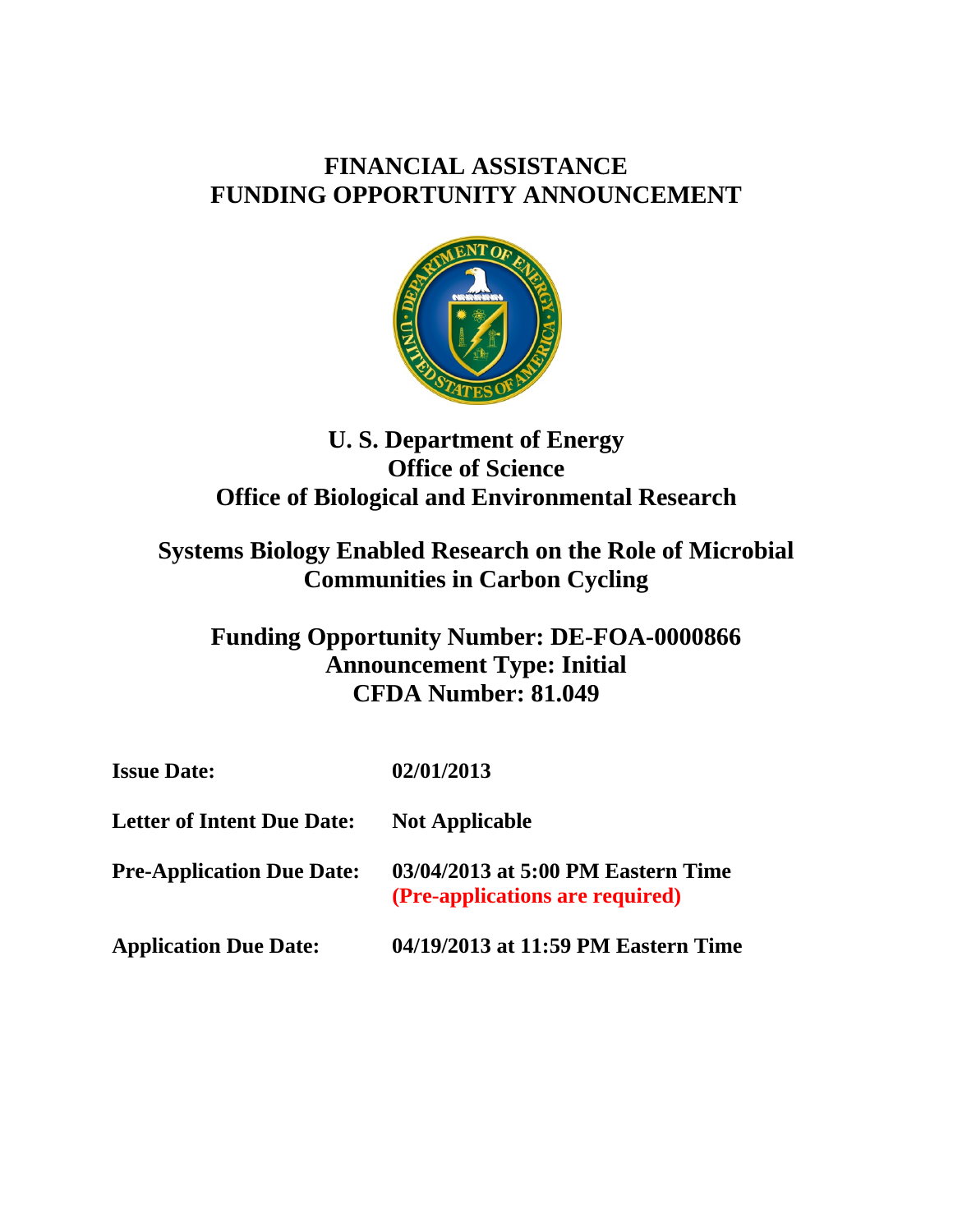## **REGISTRATIONS**

#### **Required Registrations**

There are several one-time actions you must complete in order to submit an application in response to this Announcement (e.g., obtain a Dun and Bradstreet Data Universal Numbering System (DUNS) number, register with the System for Award Management (SAM), and register with Grants.gov). Applicants who are not registered with SAM and Grants.gov should allow **at least 44 days** to complete these requirements. You are encouraged to start the process as soon as possible.

Applicants must obtain a DUNS number at http://fedgov.dnb.com/webform.

Applicants must register with the System for Award Management (SAM) at http://www.sam.gov/. If you had an active registration in the Central Contractor Registry (CCR), you should have an active registration in SAM. More information about SAM registration for applicants is found at

https://www.sam.gov/sam/transcript/Quick\_Guide\_for\_Grants\_Registrations\_v1.7.pdf.

Applicants must register with Grants.gov. There are 3 steps to this process.

- 1. The Authorized Organizational Representative (AOR) must register at: https://apply07.grants.gov/apply/OrcRegister
- 2. An email is sent to the E-Business (E-Biz) POC listed in SAM. The E-Biz POC must approve the AOR registration using their MPIN from their SAM registration.
- 3. AOR verifies that registration was completed at: http://grants.gov/applicants/applicant\_profile.jsp.

More information about the above steps is provided at: http://www.grants.gov/applicants/organization\_registration.jsp.

Applicants must register with FedConnect at www.fedconnect.net. If an award is made, the full and binding version of the assistance agreement between your institution and DOE will be posted to FedConnect.

Recipients must register with the Federal Funding Accountability and Transparency Act Subaward Reporting System at https://www.fsrs.gov. This registration must be completed before an award may be made: you are advised to register while preparing your application.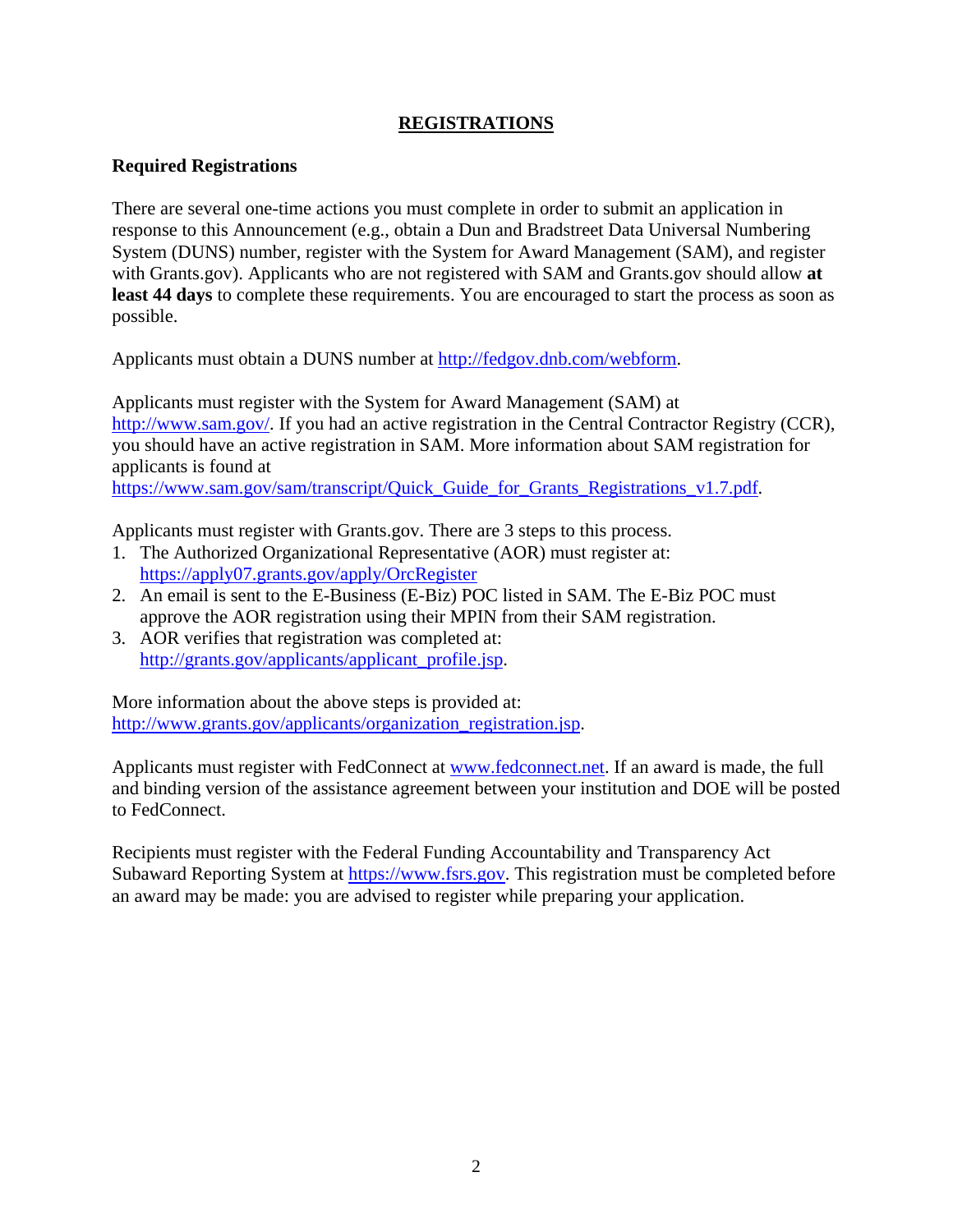#### **DOE Office of Science Portfolio Analysis and Management System (PAMS)**

Many functions for grants and cooperative agreements with the DOE Office of Science are performed in the Portfolio Analysis and Management System (PAMS), which is available at https://pamspublic.science.energy.gov.

Preapplications and letters of intent are submitted through PAMS. Formal grant applications are submitted through grants.gov, which will transfer the application into PAMS. This solicitation is available on grants.gov, fedconnect.net, and PAMS. You will receive various notifications from PAMS during the application receipt and review process. Additional functionalities will be added to PAMS in the near future.

You must register in PAMS to submit a pre-application.

To access PAMS, you may use Internet Explorer, Firefox, Google Chrome, or Safari browsers.

Registering to PAMS is a two-step process; once you create an individual account, you must associate yourself with ("register to") your institution. Detailed steps are listed below.

#### **Create PAMS Account:**

- To register, click the "Create New PAMS Account" link on the website https://pamspublic.science.energy.gov/.
- Click the "No, I have never had an account" link and then the "Create Account" button.
- You will be prompted to enter your name and email address, create a username and password, and select a security question and answer. Once you have done this, click the "Save and Continue" button.
- On the next page, enter the required information (at least one phone number and your mailing address) and any optional information you wish to provide (e.g., FAX number, website, mailstop code, additional email addresses or phone numbers, Division/Department). Click the "Create Account" button.
- Read the user agreement and click the "Accept" button to indicate that you understand your responsibilities and agree to comply with the rules of behavior for PAMS.
- PAMS will take you the "Having Trouble Logging In?" page.

## **Register to Your Institution:**

- Click the link labeled "Option 2: I know my institution and I am here to register to the institution." (Note: If you previously created a PAMS account but did not register to an institution at that time, you must click the Institutions tab and click the "Register to Institution" link.)
- PAMS will take you to the "Register to Institution" page.
- Type a word or phrase from your institution name in the field labeled, "Institution Name like," choose the radio button next to the item that best describes your role in the system, and click the "Search" button. (Hint: If your laboratory has an acronym, e.g., ANL for Argonne National Laboratory or LBNL for Lawrence Berkeley National Laboratory, type the lab's acronym under "Institution Name like." All labs with acronyms are listed in PAMS with their acronyms in parentheses after their names.)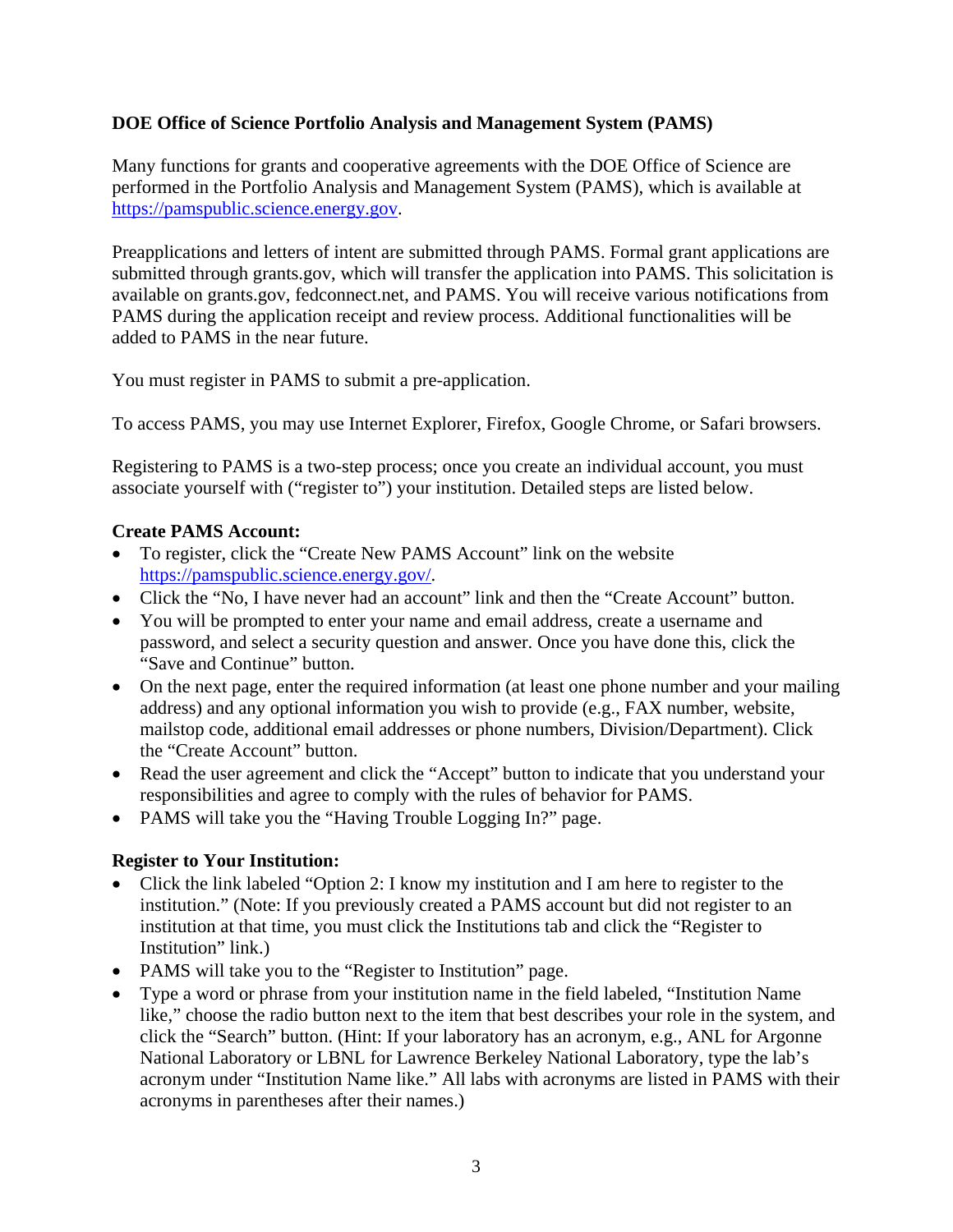- Find your institution in the list that is returned by the search and click the "Actions" link in the Options column next to the institution name to obtain a dropdown list. Select "Add me to this institution" from the dropdown. PAMS will take you to the "Institutions – List" page.
- If you do not see your institution in the initial search results, you can search again by clicking the "Cancel" button, clicking the Option 2 link, and repeating the search.
- If, after searching, you think your institution is not currently in the database, click the "Cannot Find My Institution" button and enter the requested institution information into PAMS. Click the "Create Institution" button. PAMS will add the institution to the system, associate your profile with the new institution, and return you to the "Institutions – List" page when you are finished.

For help with PAMS, click the "External User Guide" link on the PAMS website, https://pamspublic.science.energy.gov/. You may also contact the PAMS Help Desk, which can be reached Monday through Friday, 9:00 AM – 5:30 PM Eastern Time. Telephone: (855) 818- 1846 (toll free number) or (301) 903-9610, Email: sc.pams-helpdesk@science.doe.gov. All submission and inquiries about this Funding Opportunity Announcement should reference **DE-FOA-0000866.**

## **Questions**

Questions relating to the registration process, **system requirements, or how an application form works** must be directed to Grants.gov at 1-800-518-4726 or **support@grants.gov**.

## **Application Preparation and Submission**

Applicants must download the application package, application forms and instructions, from Grants.gov at http://www.grants.gov/ (Additional instructions are provided in Section IV A of this FOA.)

## **Where to Submit**

Applications must be submitted through Grants.gov to be considered for award. You cannot submit an application through Grants.gov unless you are registered. Please read the registration requirements carefully and start the process immediately. Remember you have to update your SAM registration annually. If you have any questions about your registration, you should contact the Grants.gov Helpdesk at 1-800-518-4726 to verify that you are still registered in Grants.gov.

**IMPORTANT NOTICE TO POTENTIAL APPLICANTS:** When you have completed the process, you should call the Grants.gov Helpdesk at 1-800-518-4726 to verify that you have completed the final step (i.e., Grants.gov registration).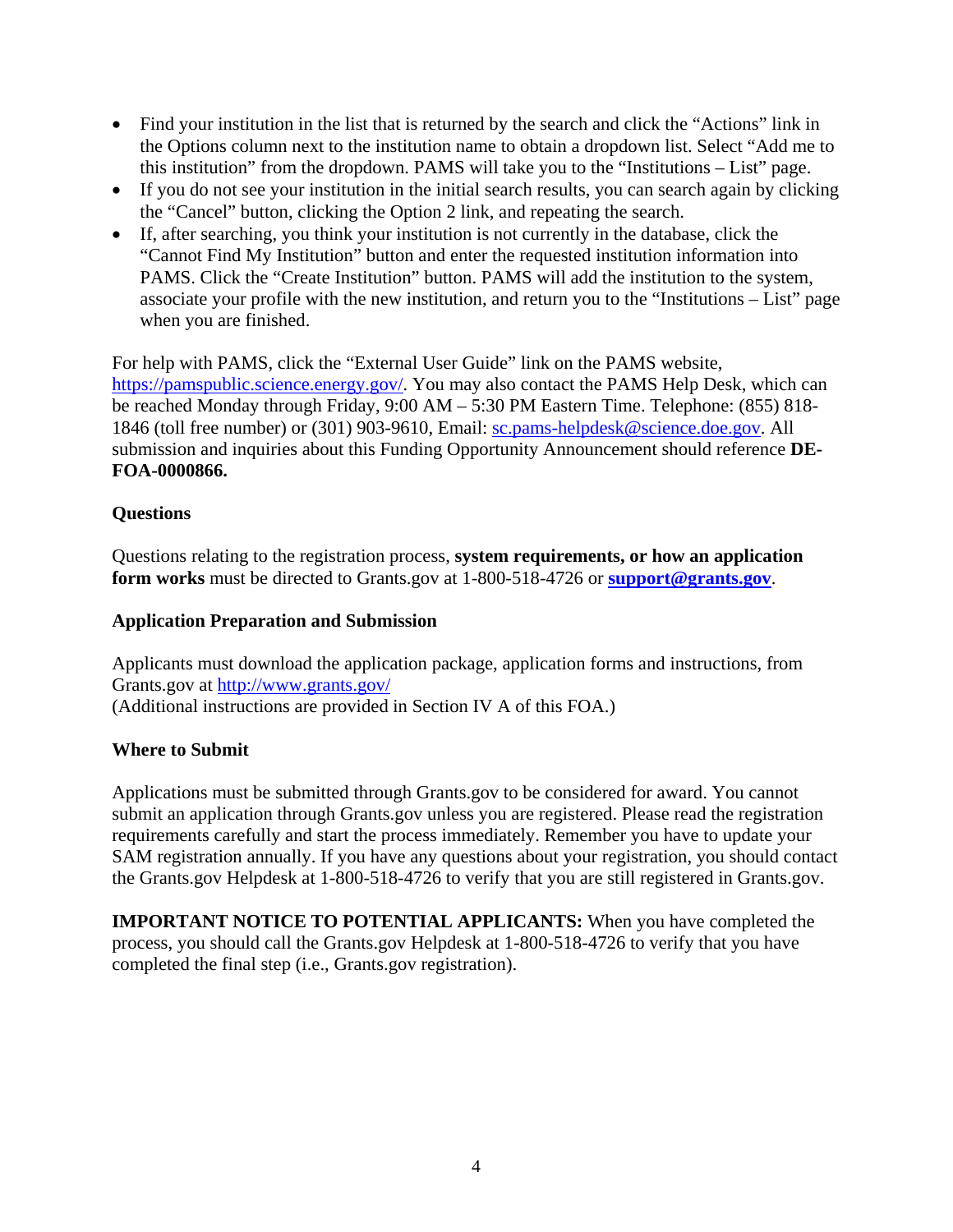# **TABLE OF CONTENTS**

| SECTION IV - APPLICATION AND SUBMISSION INFORMATION 14 |  |
|--------------------------------------------------------|--|
|                                                        |  |
|                                                        |  |
|                                                        |  |
|                                                        |  |
|                                                        |  |
|                                                        |  |
|                                                        |  |
| H. OTHER SUBMISSION AND REGISTRATION REQUIREMENTS 26   |  |
|                                                        |  |
|                                                        |  |
|                                                        |  |
|                                                        |  |
|                                                        |  |
|                                                        |  |
| B. ADMINISTRATIVE AND NATIONAL POLICY REQUIREMENTS 30  |  |
|                                                        |  |
|                                                        |  |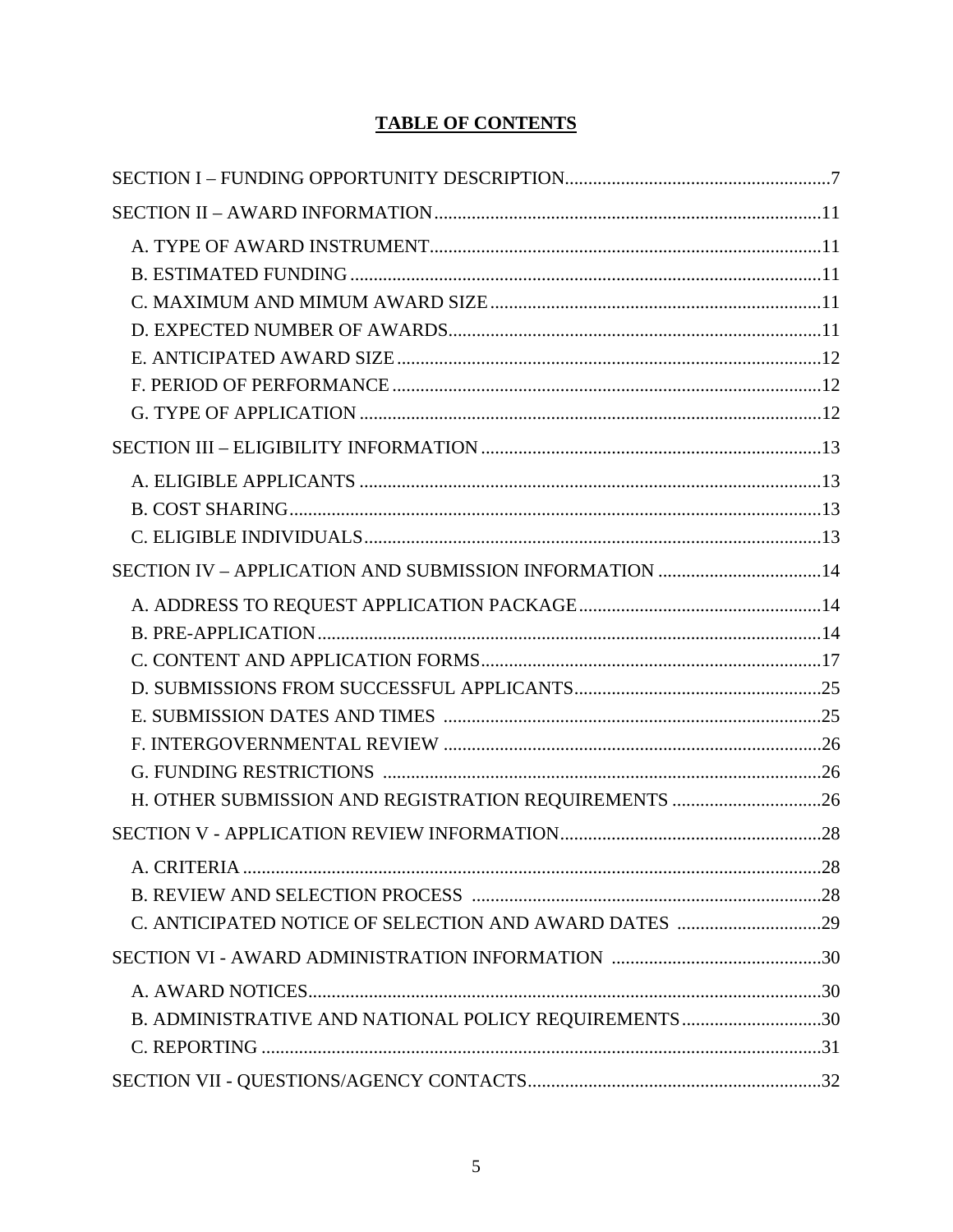| E. EVALUATION AND ADMINISTRATION BY NON-FEDERAL PERSONNEL34 |  |
|-------------------------------------------------------------|--|
| F. INTELLECTUAL PROPERTY DEVELOPED UNDER THIS PROGRAM 34    |  |
|                                                             |  |
|                                                             |  |
|                                                             |  |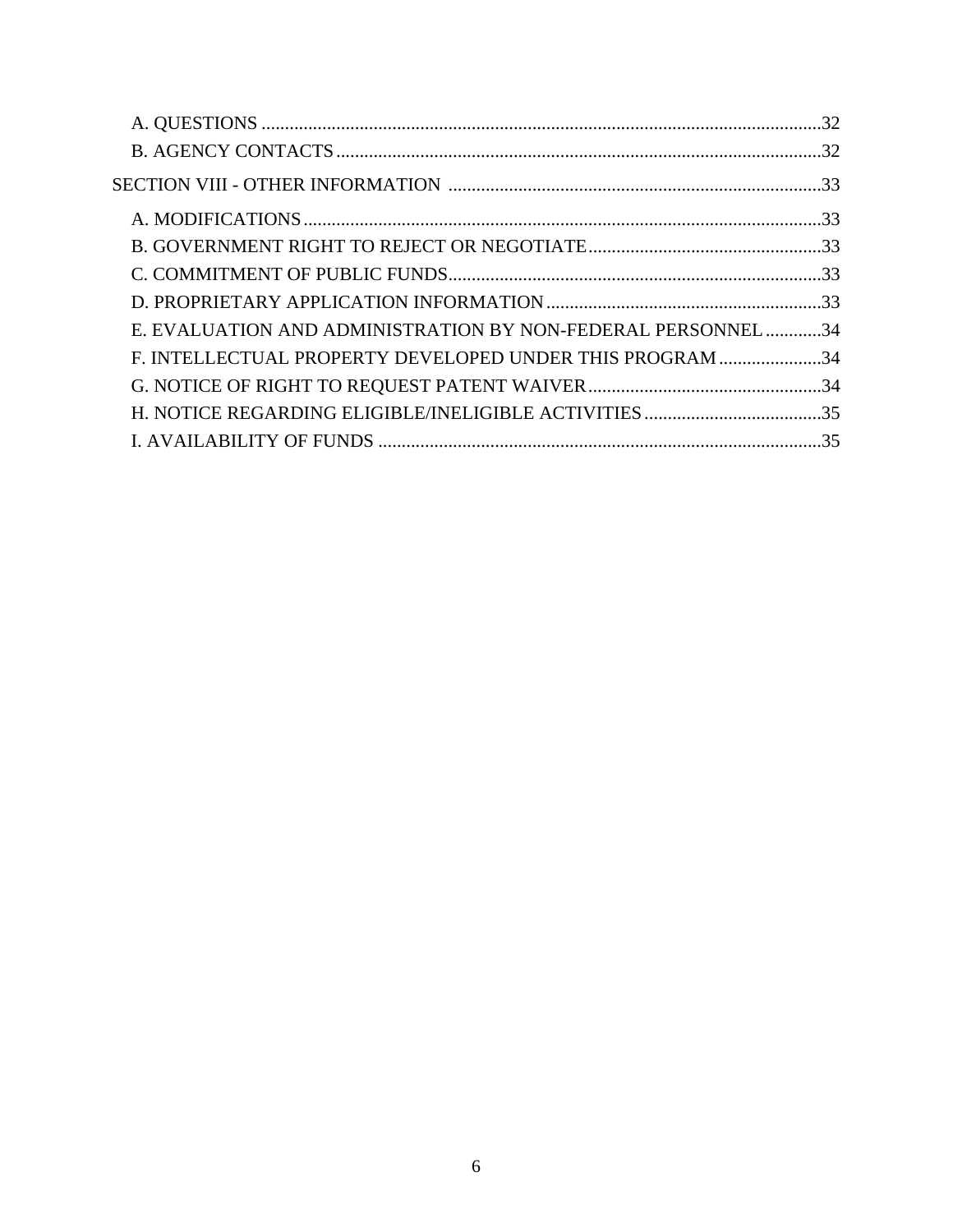## **Section I – FUNDING OPPORTUNITY DESCRIPTION**

## **GENERAL INQUIRIES ABOUT THIS FOA SHOULD BE DIRECTED TO:**

#### **Technical/Scientific Program Contact:**

| <b>Program Manager:</b> Dr. Joseph Graber |                                                 |
|-------------------------------------------|-------------------------------------------------|
|                                           | Office of Biological and Environmental Research |
|                                           | Phone: 301-903-1239                             |
|                                           | E-mail: joseph.graber@science.doe.gov           |

## **STATUTORY AUTHORITY**

Public Law 95-91, US Department of Energy Organization Act Public Law 109-58, Energy Policy Act of 2005

## **APPLICABLE REGULATIONS**

U.S. Department of Energy Financial Assistance Rules, codified at 10 CFR 600 U.S. Department of Energy, Office of Science Financial Assistance Program Rule, codified at 10 CFR 605

## **SUMMARY**

The Office of Biological and Environmental Research (BER) of the Office of Science (SC), U.S. Department of Energy (DOE) hereby announces its interest in receiving applications for research that supports the Genomic Science research program (http://genomicscience.energy.gov). In this Funding Opportunity Announcement (FOA), applications are solicited for: i.) systems biology studies on regulatory and metabolic networks of microbes, microbial consortia, and microbe-plant interactions involved in biogeochemical cycling of carbon, ii.) development of –omics approaches to investigate microbial community

functional processes involved in carbon cycling in terrestrial ecosystems, and iii.) development of –omics enabled methods and technologies for imaging and analysis of microbially-mediated carbon cycling processes in terrestrial ecosystems.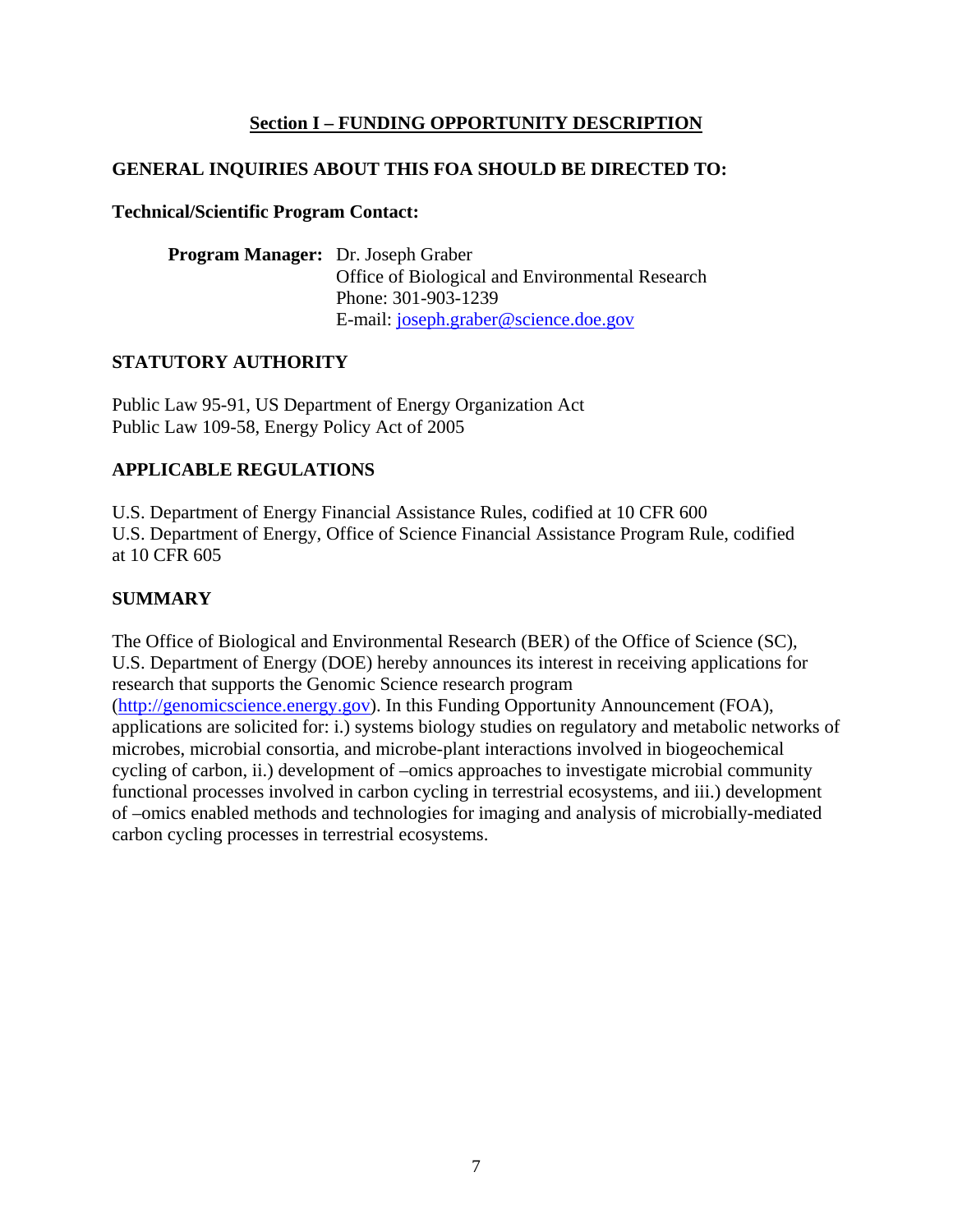#### **SUPPLEMENTARY INFORMATION**

DOE-BER's Genomic Science program supports fundamental research aimed at identifying the foundational principles that drive biological systems. These principles govern the translation of genetic codes into integrated networks of catalytic proteins, regulatory elements, and metabolite pools underlying the functional processes of organisms. It is the dynamic interaction of these subsystems that ultimately determine the overall systems biology of plants, microbes, and multispecies communities. To address DOE missions in sustainable bioenergy development and understanding climate relevant processes, Genomic Science program research brings -omics driven tools of modern system biology to bear on analyzing interactions between organisms that form biological communities and with their surrounding environments. Understanding the relationships between molecular-scale functional biology and ecosystem-scale environmental processes illuminates the basic mechanisms that drive biogeochemical cycling, carbon biosequestration, and greenhouse gas emissions in terrestrial ecosystems.

Large amounts of organic carbon are currently stored in high-latitude permafrost, grassland or forest soils, and other terrestrial ecosystems, and the activities of microbial communities play key roles in determining the longevity and stability of this carbon and whether or not it is released into the atmosphere as greenhouse gases (GHGs). These processes are often only minimally represented in current carbon cycle models, largely due to challenges associated with investigating microbially mediated activities in the environment. Modern –omics techniques (e.g., metagenomics, metatranscriptomics, metaproteomics, etc.) offer new methods for investigating microbial communities, capturing the functional potential encoded in genomes and enabling qualitative and quantitative measurement active metabolic processes in the environment that can be incorporated into mechanistic and predictive models. Although linking directly from genomes to global phenomena is not practical, many connections at intermediate scales are viable with integrated application of new systems biology approaches and powerful analytical and modeling techniques ranging from cellular to ecosystem scales. By adapting genomeenabled techniques to the investigation of microbial systems *in situ*, this research is providing the quantitative measurements and metabolic and regulatory models that can inform larger-scale biogeochemical models of microbial processes in the environment.

Applications are solicited for –omics driven basic research on the contribution of prokaryotic and eukaryotic microbes and microbial communities to carbon cycling processes in terrestrial ecosystems in the following areas:

- i. **Systems biology studies on regulatory and metabolic networks of microbes, microbial consortia, and microbe-plant interactions involved in biogeochemical cycling of carbon.** Proposed studies should focus on systems biology research using model microbes or microbial consortia that are relevant to large scale carbon cycling processes in terrestrial ecosystems. Model systems should be carefully chosen to facilitate development of metabolic and regulatory network models that could ultimately inform larger-scale biogeochemical models of microbial processes in the environment.
- **ii. Development of –omics approaches to investigate microbial community functional processes involved in carbon cycling in terrestrial ecosystems.** Applications should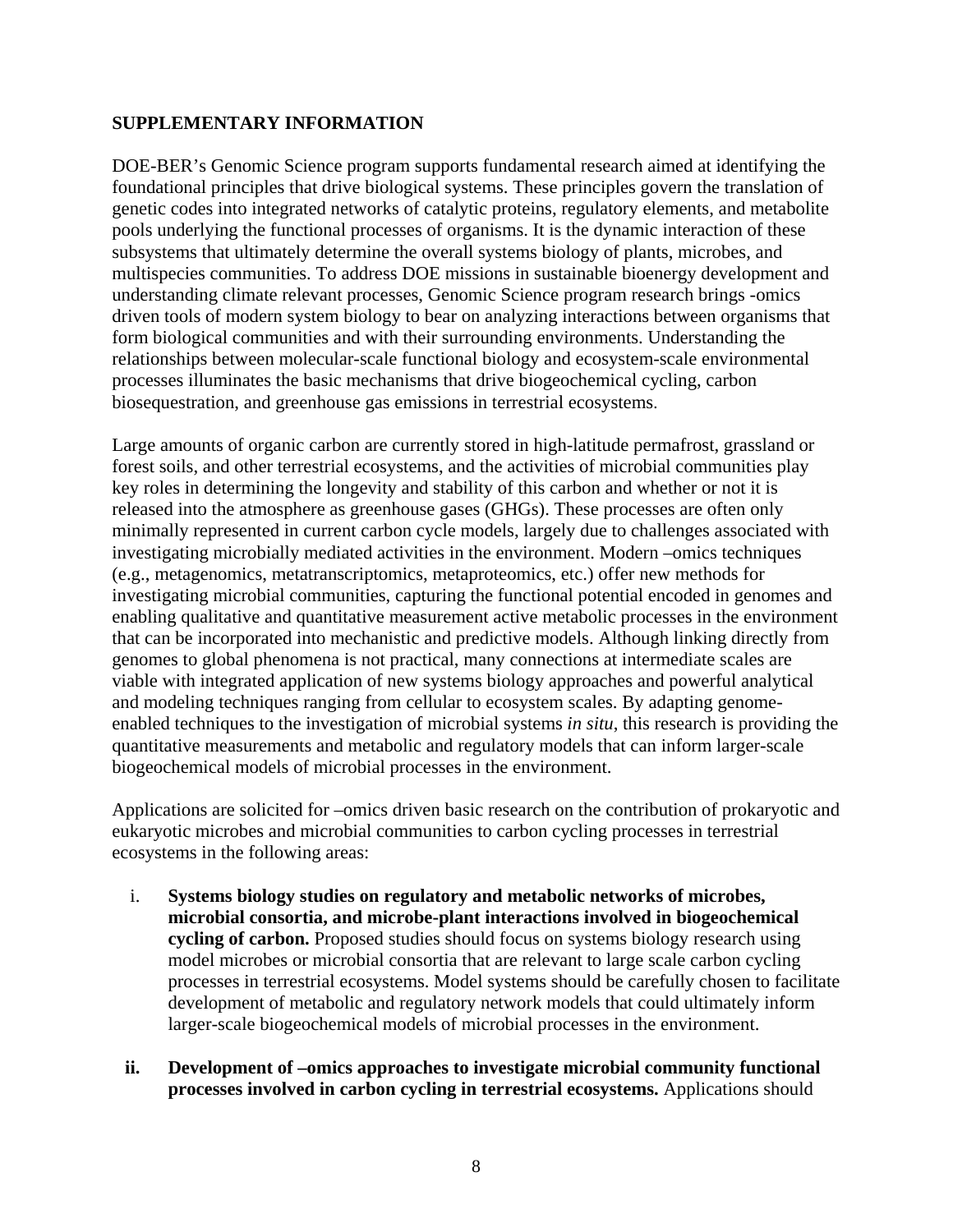address the adaptation of genome-enabled techniques (e.g., metagenomics, metatranscriptomics, metaproteomics) to the interrogation relevant functional processes of microbes in terrestrial environments, either at field sites or using model micro/mesocosms, and integrate resulting data into process understanding at the ecosystem scale. Applications are encouraged that target key microbially-mediated carbon cycling processes in terrestrial systems to predict responses to shifts in temperature,  $CO<sub>2</sub>$  concentration, or other climate change variables.

iii. **Development of –omics enabled methods and technologies for imaging and analysis of microbially-mediated carbon cycling processes in terrestrial ecosystems.** New approaches are needed for high-resolution characterization of microbial community structure and function in soils and other terrestrial environments. Applications are encouraged that will enable *in situ* analysis of functional processes of microbial communities and characterization of physical and chemical microenvironments at interfaces between microbes and biotic or abiotic surfaces (e.g., plant roots, soil aggregates, etc.)

Applications focusing on model organisms or communities that are of limited relevance to understanding global scale carbon cycle processes are not encouraged. Applications primarily focused on metagenomic sequencing are not encouraged for this FOA and should instead be directed to the DOE Joint Genome Institute's Community Sequencing Program. Applications for research that would result in incremental advances on current understanding or technology are not encouraged. BER encourages the submission of innovative "high-risk/high-reward" research applications that address critical knowledge gaps and have the potential for high impact. The probability of success and the risk-reward balance will be considered when making funding decisions.

Further information on DOE-BER objectives in this area of research can be found at: http://genomicscience.energy.gov/carboncycle/. Information on the research projects currently funded by the Genomic Science program and a description of project goals and overall program organization can be found at: http://genomicscience.energy.gov/).

Information on DOE-BER supported research efforts in the Terrestrial Ecosystem Science (TES) program can be found at: http://science.energy.gov/ber/research/cesd/terrestrial-ecosystemscience/.

Applicants are encouraged to consider the use of resources provided by DOE Science User Facilities. These include the DOE Joint Genome Institute (http://www.jgi.doe.gov/), the DOE Environmental Molecular Sciences Laboratory (http://www.emsl.pnl.gov/emslweb/) and DOE Structural Biology Infrastructure Facilities

(http://science.energy.gov/ber/research/bssd/structural-biology/).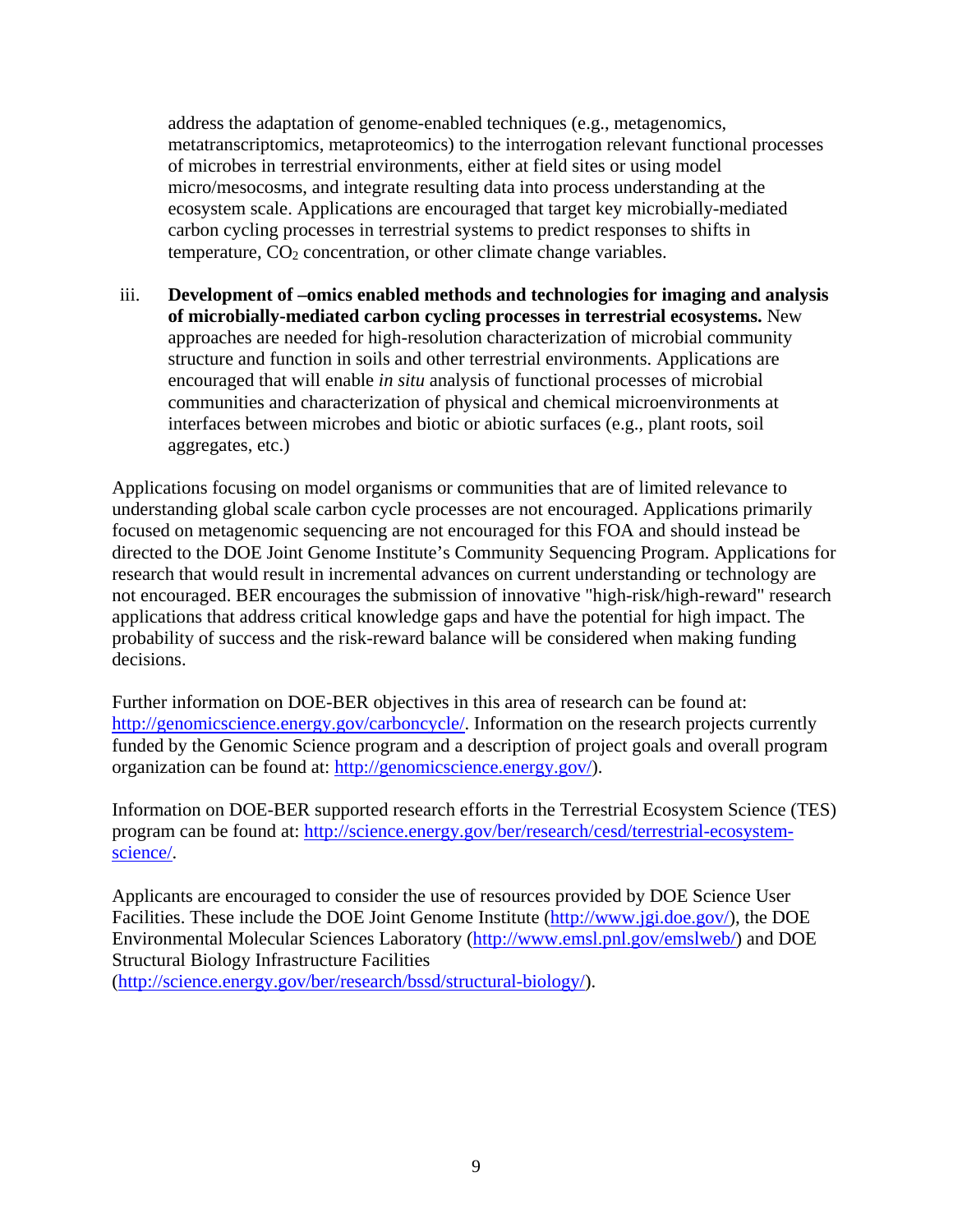## **ADDITIONAL REQUIREMENTS:**

#### **Genomic Sequencing, Data Integration, and Data Sharing**

Applications requiring genomic, transcriptomic, metagenomic, or metatranscriptomic sequencing of microbes or microbial communities must describe how sequencing will be accomplished and where sequencing fits within the overall project timeline. All invited applications must include a plan for data management and integration that describes how resulting data will be used in addressing the objectives of the proposed research. All funded projects will be required to comply with the Genomic Science program data sharing policy: http://genomicscience.energy.gov/datasharing/GTLDataPolicy.pdf

#### **Annual Meeting**

If a project is funded, beginning in the first year of funding, one or more project participants will be required to attend an annual investigator meeting, generally held in the Washington DC area. Reasonable travel expenses may be included as part of the project budget.

#### **Supplemental Funding for Collaboration with the DOE Systems Biology Knowledgebase:**

Applicants addressing one or more of the three topical areas listed above may also apply for additional supplemental funding of up to \$300,000 per year for development of systems biology and –omics data driven applications in collaboration with the DOE Systems Biology Knowledgebase in the following areas:

- Development of dynamic regulatory and metabolic networks methods to support largerscale biogeochemical models of microbial processes in the environment relevant to community response to climate change variables.
- Microbial community scale –omics data integration and data visualization tools relevant to understanding major carbon cycle processes and compatible with the DOE Systems Biology Knowledgebase.

Applicants seeking supplemental funding to develop Knowledgebase applications should describe in a section clearly labeled KNOWLEDGEBASE COLLABORATION in the full proposal, the relevance of the proposed knowledgebase application to the research in the proposal and in the project's data management and integration plan. Funding dedicated to development of knowledgebase applications must be clearly identified in the proposal budget. Proposals submitted for supplemental funding must detail plans to establish partnerships that maximize synergy and leverage with the DOE Systems Biology Knowledgebase (kbase.science.energy.gov) and should include a letter of support.

Applicants interested in data visualization or uncertainty quantifications are encouraged to collaborate with the Office of Advanced Scientific Computing Research SciDAC institutes (http://science.energy.gov/ascr/research/scidac/scidac-institutes/).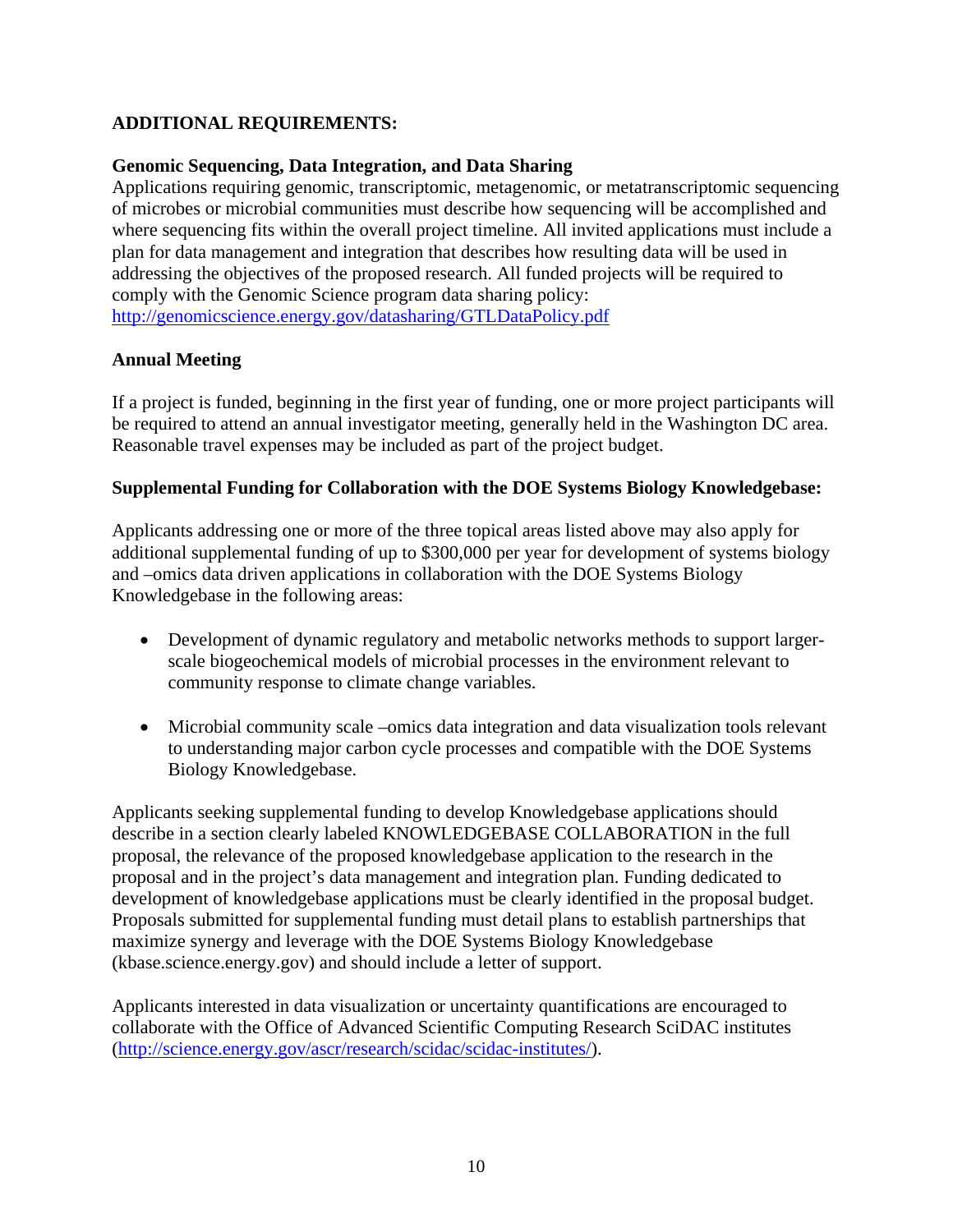## **Section II – AWARD INFORMATION**

## **A. TYPE OF AWARD INSTRUMENT**

DOE anticipates awarding grants under this Funding Opportunity Announcement (FOA).

## **B. ESTIMATED FUNDING**

It is anticipated that up to \$8 million total will be available for multiple awards to be made in FY 2013 for *Genomics Enabled Research on the Role of Microbial Communities in Carbon Cycling*. The number of awards will be contingent on satisfactory peer review, the availability of appropriated funds, and the size of the awards. Multiple year funding is expected. Applicants may request project support for up to three years, with out-year support contingent on the availability of funds, progress of the research, and programmatic needs. Annual budgets are expected to range from \$250,000 to \$1,000,000 in total costs.

DOE is under no obligation to pay for any costs associated with preparation or submission of applications. DOE reserves the right to fund, in whole or in part, any, all, or none of the applications submitted in response to this FOA.

# **C. MAXIMUM AND MIMUM AWARD SIZE**

(See B. Estimated Funding section above.)

The award size will depend on the number of meritorious applications and the availability of appropriated funds.

**Ceiling**  \$1,000,000 per year

**Floor**  \$250,000 per year

## **D. EXPECTED NUMBER OF AWARDS**

(See B. Estimated Funding Section above.)

The exact number of awards will depend on the number of meritorious applications and the availability of Fiscal Year 2013 appropriated funds.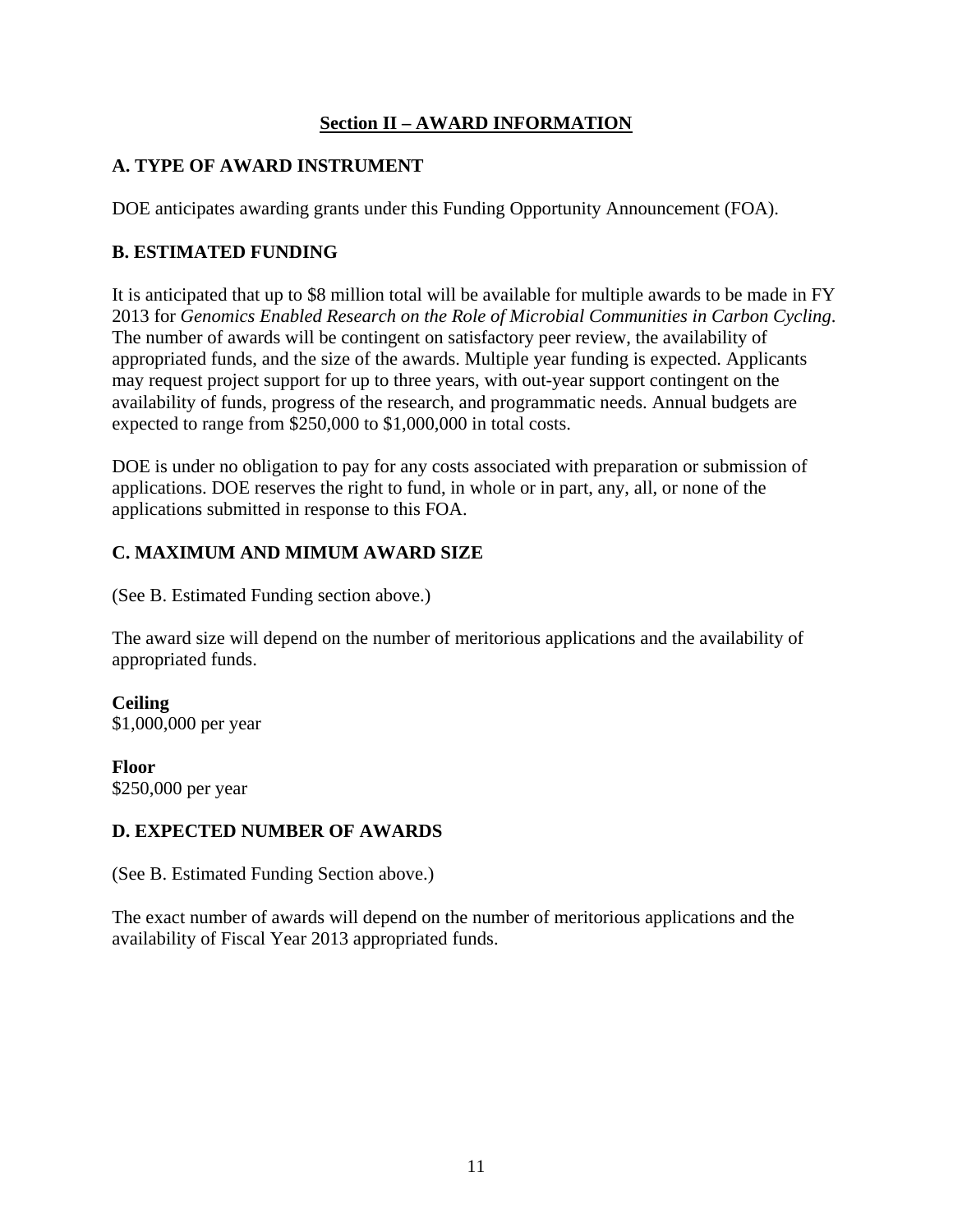## **E. ANTICIPATED AWARD SIZE**

(See B. Estimated Funding Section above.)

The award size will depend on the number of meritorious applications and the availability of Fiscal Year 2013 appropriated funds.

## **F. PERIOD OF PERFORMANCE**

(See B. Estimated Funding section above.)

Research Grant Awards are expected to be made for a period of up to three years as befitting the project.

Out-year funding will depend upon suitable progress and the availability of appropriated funds.

# **G. TYPE OF APPLICATION**

DOE will accept new applications under this FOA.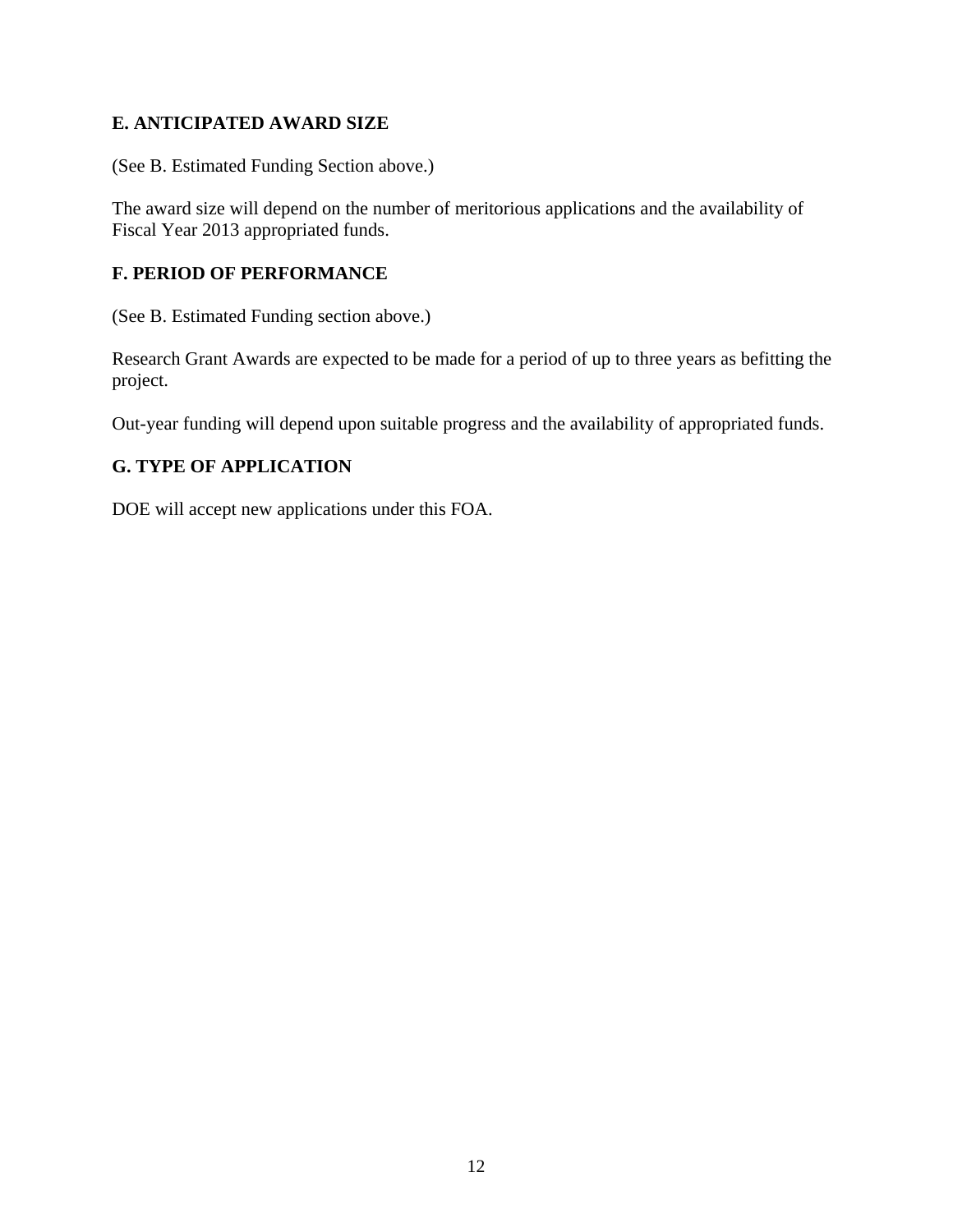## **Section III – ELIGIBILITY INFORMATION**

## **A. ELIGIBLE APPLICANTS**

All types of entities are eligible to apply, except other Federal agencies, Federally Funded Research and Development Center (FFRDC) Contractors, and nonprofit organizations described in section 501(c)(4) of the Internal Revenue Code of 1986 that engaged in lobbying activities after December 31, 1995. Synergistic collaborations with researchers in Federal Laboratories and Federally Funded Research and Development Centers (FFRDCs), including the DOE National Laboratories are permitted. Collaborations should be limited to filling critical voids in expertise and can represent no more than 50 percent of the total budget.

## **B. COST SHARING**

Cost sharing is not required.

# **C. ELIGIBLE INDIVIDUALS**

N/A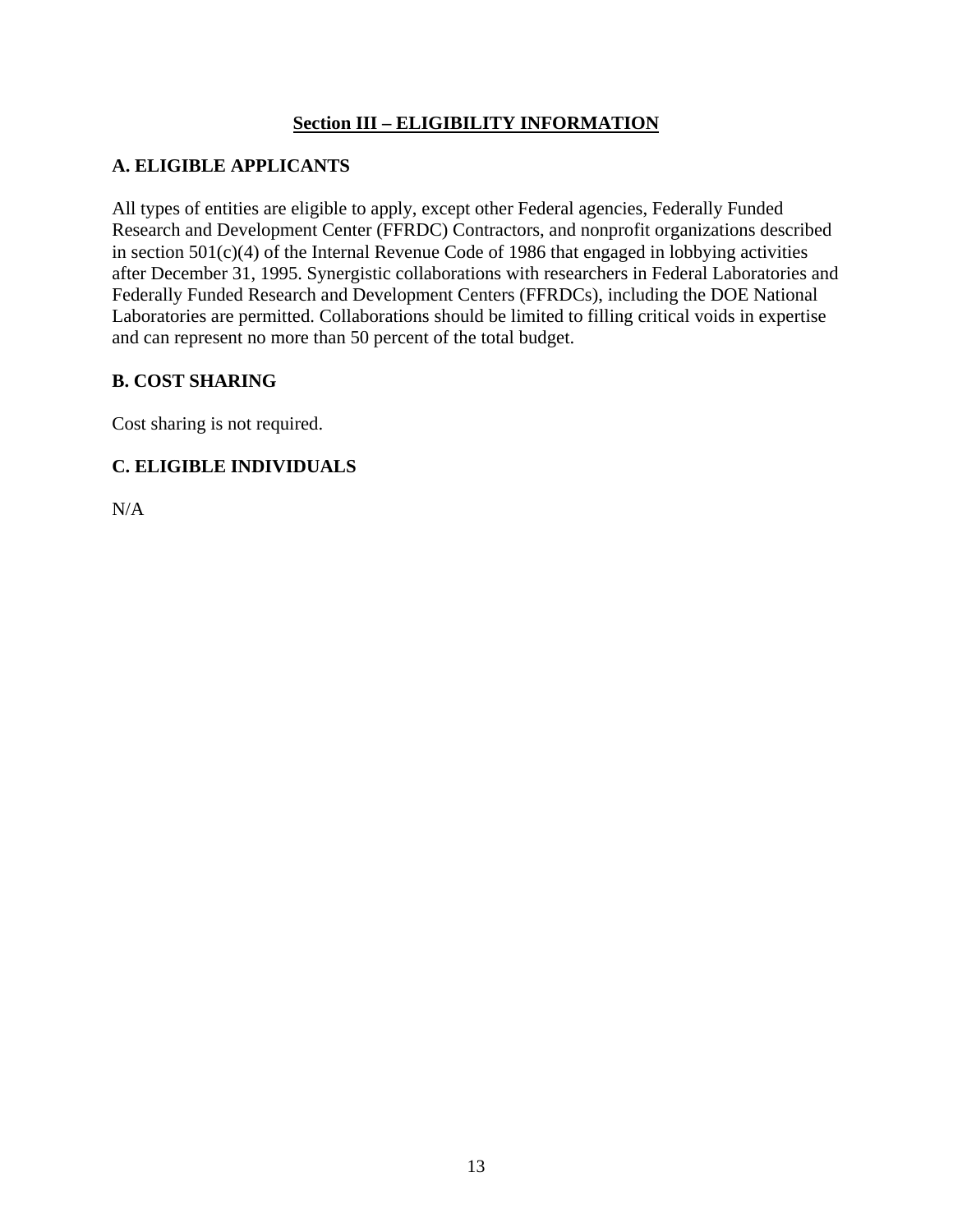## **Section IV – APPLICATION AND SUBMISSION INFORMATION**

## **A. ADDRESS TO REQUEST APPLICATION PACKAGE**

Application forms and instructions are available at Grants.gov. To access these materials, go to http://www.grants.gov , select "Apply for Grants", and then select "Download Application Package." Enter the CFDA number (81.049) and/or the funding opportunity number DE-FOA-0000866 shown on the cover of this FOA and then follow the prompts to download the application package.

Applications submitted through www.FedConnect.net will not be accepted.

## **B. PRE-APPLICATION**

#### **1. Pre-application**

A pre-application is required and must be submitted by 03/04/2013, 5:00 PM EST.

Pre-applications will be reviewed for responsiveness of the proposed work to the research topics identified in this FOA. DOE will send a response by email to each applicant encouraging or discouraging the submission of a formal application by 03/18/2013. Applicants who have not received a response regarding the status of their pre-application by this date are responsible for contacting the program to confirm this status. **Only those applicants that receive notification from DOE encouraging a formal application may submit full applications.** No other formal applications will be considered.

The pre-application attachment should include, at the top of the first page, the following information:

> Title of Pre-application Principal Investigator Name, Title **Institution** PI Phone Number, PI Email Address Funding Opportunity Announcement: DE-FOA-0000866

This information should be followed by a clear and concise description of the objectives and technical approach of the proposed research. The pre-application may not exceed two pages, with a minimum text font size of 11 point and margins no smaller than one inch on all sides. Figures and references, if included, must fit within the two-page limit.

Only one pre-application per Principal Investigator is allowed.

Those pre-applications that are encouraged will be used to help the Office of Science begin planning for the formal application peer review process. The intent of the Office of Science in discouraging submission of certain full applications is to save the time and effort of applicants in preparing and submitting formal applications not responsive to this FOA.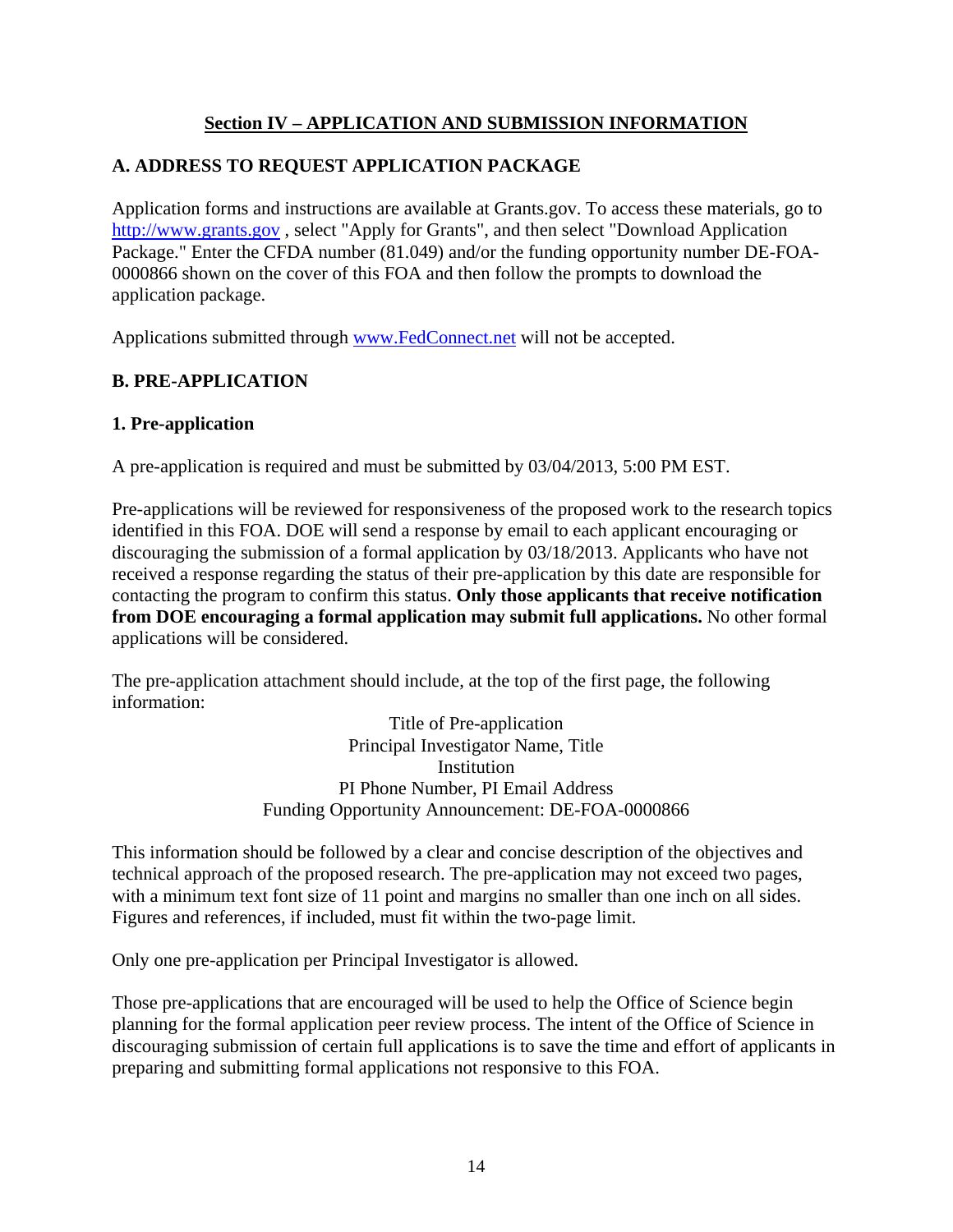To help the Office of Science avoid conflicts of interest in identifying potential reviewers, a onepage list of the Principal Investigator's collaborators, co-editors, and graduate/postdoctoral advisors and advisees must be submitted with the pre-application. The one-page list should be the last page in the pdf pre-application file and will not count against the two-page limit for the pre-application. Further guidance on how to prepare this list is included in the next two paragraphs:

**Collaborators and Co-editors**: List, in alphabetical order, all persons, including their current organizational affiliations, who are, or who have been, collaborators or co-authors with the Principal Investigator on a research project, book or book article, report, abstract, or paper during the 48 months preceding November 2012. For publications or collaborations with more than 10 authors or participants, only list those individuals in the core group with whom the Principal Investigator interacted on a regular basis while the research was being done. Also, list any individuals who are currently or have been in the past co-editors with the Principal Investigator on a special issue of a journal, compendium, or conference proceedings during the 24 months preceding the submission of this application. If there are no collaborators or co-editors to report, state "None."

**Graduate and Postdoctoral Advisors and Advisees**: List the names of the Principal Investigator's own graduate advisor(s) and principal postdoctoral sponsor(s) and their current organizational affiliations. Also list the names of the Principal Investigator's graduate students and postdoctoral associates during the past five years and their current organizational affiliations.

A pre-application mist be submitted before March 4, 2013, 5:00 PM Eastern Time. It is important that the pre-application be a single file with extension .pdf, .docx, or .doc. The preapplication must be submitted electronically through the DOE Office of Science Portfolio Analysis and Management System (PAMS) website https://pamspublic.science.energy.gov/. The Principal Investigator and anyone submitting on behalf of the Principal Investigator must register for an account in PAMS before it will be possible to submit a letter of intent. All PIs and those submitting LOIs on behalf of PIs are encouraged to establish PAMS accounts as soon as possible to avoid submission delays.

To access PAMS, you may use Internet Explorer, Firefox, Google Chrome, or Safari browsers.

Registering to PAMS is a two-step process; once you create an individual account, you must associate yourself with ("register to") your institution. Detailed steps are listed below.

## **Create PAMS Account:**

- To register, click the "Create New PAMS Account" link on the website https://pamspublic.science.energy.gov/.
- Click the "No, I have never had an account" link and then the "Create Account" button.
- You will be prompted to enter your name and email address, create a username and password, and select a security question and answer. Once you have done this, click the "Save and Continue" button.
- On the next page, enter the required information (at least one phone number and your mailing address) and any optional information you wish to provide (e.g., FAX number, website,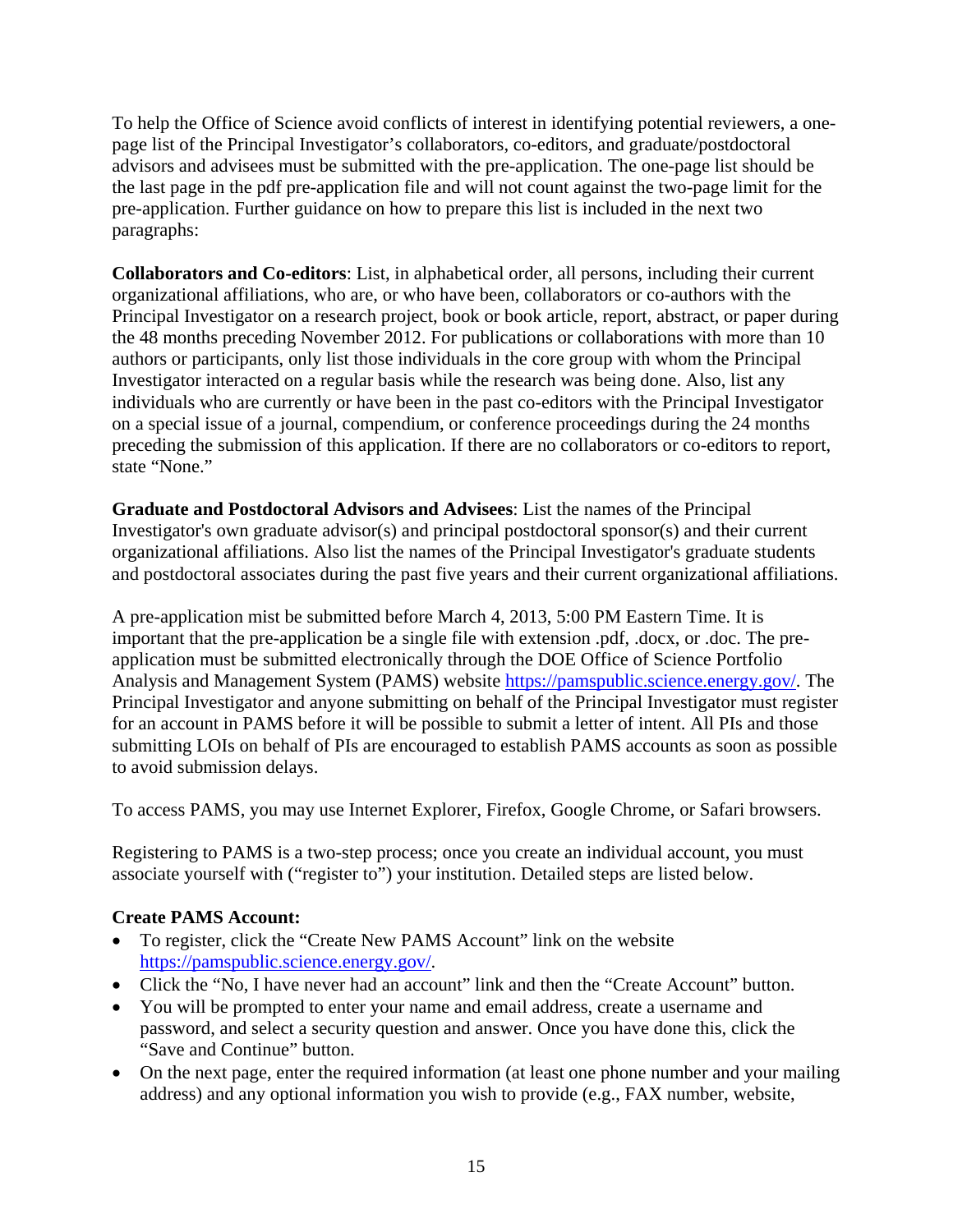mailstop code, additional email addresses or phone numbers, Division/Department). Click the "Create Account" button.

- Read the user agreement and click the "Accept" button to indicate that you understand your responsibilities and agree to comply with the rules of behavior for PAMS.
- PAMS will take you the "Having Trouble Logging In?" page.

## **Register to Your Institution:**

- Click the link labeled "Option 2: I know my institution and I am here to register to the institution." (Note: If you previously created a PAMS account but did not register to an institution at that time, you must click the Institutions tab and click the "Register to Institution" link.)
- PAMS will take you to the "Register to Institution" page.
- Type a word or phrase from your institution name in the field labeled, "Institution Name like," choose the radio button next to the item that best describes your role in the system, and click the "Search" button. (Hint: If your laboratory has an acronym, e.g., ANL for Argonne National Laboratory or LBNL for Lawrence Berkeley National Laboratory, type the lab's acronym under "Institution Name like." All labs with acronyms are listed in PAMS with their acronyms in parentheses after their names.)
- Find your institution in the list that is returned by the search and click the "Actions" link in the Options column next to the institution name to obtain a dropdown list. Select "Add me to this institution" from the dropdown. PAMS will take you to the "Institutions – List" page.
- If you do not see your institution in the initial search results, you can search again by clicking the "Cancel" button, clicking the Option 2 link, and repeating the search.
- If, after searching, you think your institution is not currently in the database, click the "Cannot Find My Institution" button and enter the requested institution information into PAMS. Click the "Create Institution" button. PAMS will add the institution to the system, associate your profile with the new institution, and return you to the "Institutions – List" page when you are finished.

# **Submit Your Pre-Application:**

- Create your pre-application outside the system and save it as a file with extension .docx, .doc, or .pdf. Make a note of the location of the file on your computer so you can browse for it later from within PAMS.
- Log into PAMS and click the Proposals tab. Click the "View / Respond to Funding" Opportunity Announcements" link and find the current announcement in the list. Click the "Actions/Views" link in the Options column next to this announcement to obtain a dropdown menu. Select "Submit Pre-Application" from the dropdown.
- On the Submit Pre-Application page, select the institution from which you are submitting this pre-application from the Institution dropdown. If you are associated with only one institution in the system, there will only be one institution in the dropdown.
- Note that you must select one and only one Principal Investigator (PI) per pre-application; to do so, click the "Select PI" button on the far right side of the screen. Find the appropriate PI from the list of all registered users from your institution returned by PAMS. (Hint: You may have to sort, filter, or search through the list if it has multiple pages.) Click the "Actions" link in the Options column next to the appropriate PI to obtain a dropdown menu. From the dropdown, choose "Select PI."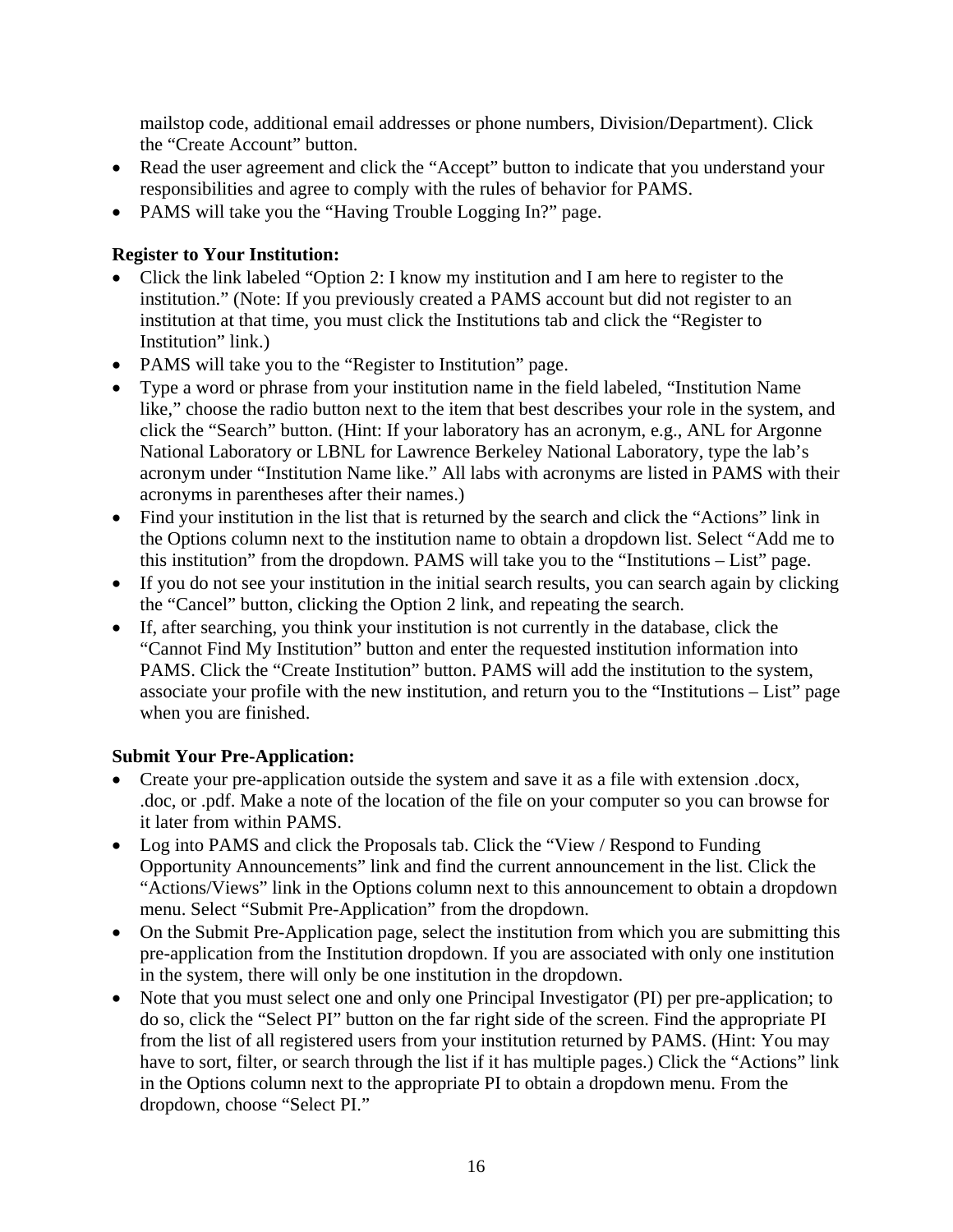- If the PI for whom you are submitting does not appear on the list, it means he or she has not yet registered in PAMS. For your convenience, you may have PAMS send an email invitation to the PI to register in PAMS. To do so, click the "Invite PI" link at the top left of the "Select PI" screen. You can enter an optional personal message to the PI in the "Comments" box, and it will be included in the email sent by PAMS to the PI. You must wait until the PI registers before you can submit the pre-application. Save the pre-application for later work by clicking the "Save" button at the bottom of the screen. It will be stored in "My Pre-applications" for later editing.
- Enter a title for your pre-application.
- Select the appropriate technical contact from the Program Manager dropdown.
- To upload the pre-application file into PAMS, click the "Attach File" button at the far right side of the screen. Click the "Browse" (or "Choose File" depending on your browser) button to search for your file. You may enter an optional description of the file you are attaching. Click the "Attach" button to upload the file.
- At the bottom of the screen, click the "Submit to DOE" button to save and submit the preapplication to DOE.
- Upon submission, the PI will receive an email from the PAMS system acknowledging receipt of the pre-application.

You are encouraged to register for an account in PAMS at least a week in advance of the preapplication submission deadline so that there will be no delays with your submission.

For help with PAMS, click the "External User Guide" link on the PAMS website, https://pamspublic.science.energy.gov/. You may also contact the PAMS Help Desk, which can be reached Monday through Friday, 9:00 AM – 5:30 PM Eastern Time. Telephone: (855) 818- 1846 (toll free number) or (301) 903-9610, Email: sc.pams-helpdesk@science.doe.gov. All submission and inquiries about this Program Announcement should reference **DE-FOA-0000866.**

# **C. CONTENT AND APPLICATION FORMS**

You must complete the mandatory forms and any applicable optional forms (e.g., Disclosure of Lobbying Activities (SF-LLL)) in accordance with the instructions on the forms and the additional instructions below. Files that are attached to the forms must be in Adobe Portable Document Format (PDF) unless otherwise specified in this announcement.

#### **LETTERS**

Letters of recommendation are not allowed. Applications that include recommendation letters will be subject to elimination from consideration during DOE's initial review. A department chair letter is not required and should not be included.

Letters of endorsement from unfunded collaborators should be included, if applicable. Do not submit general letters of support as these are not used in making funding decisions and can interfere with the selection of peer reviewers.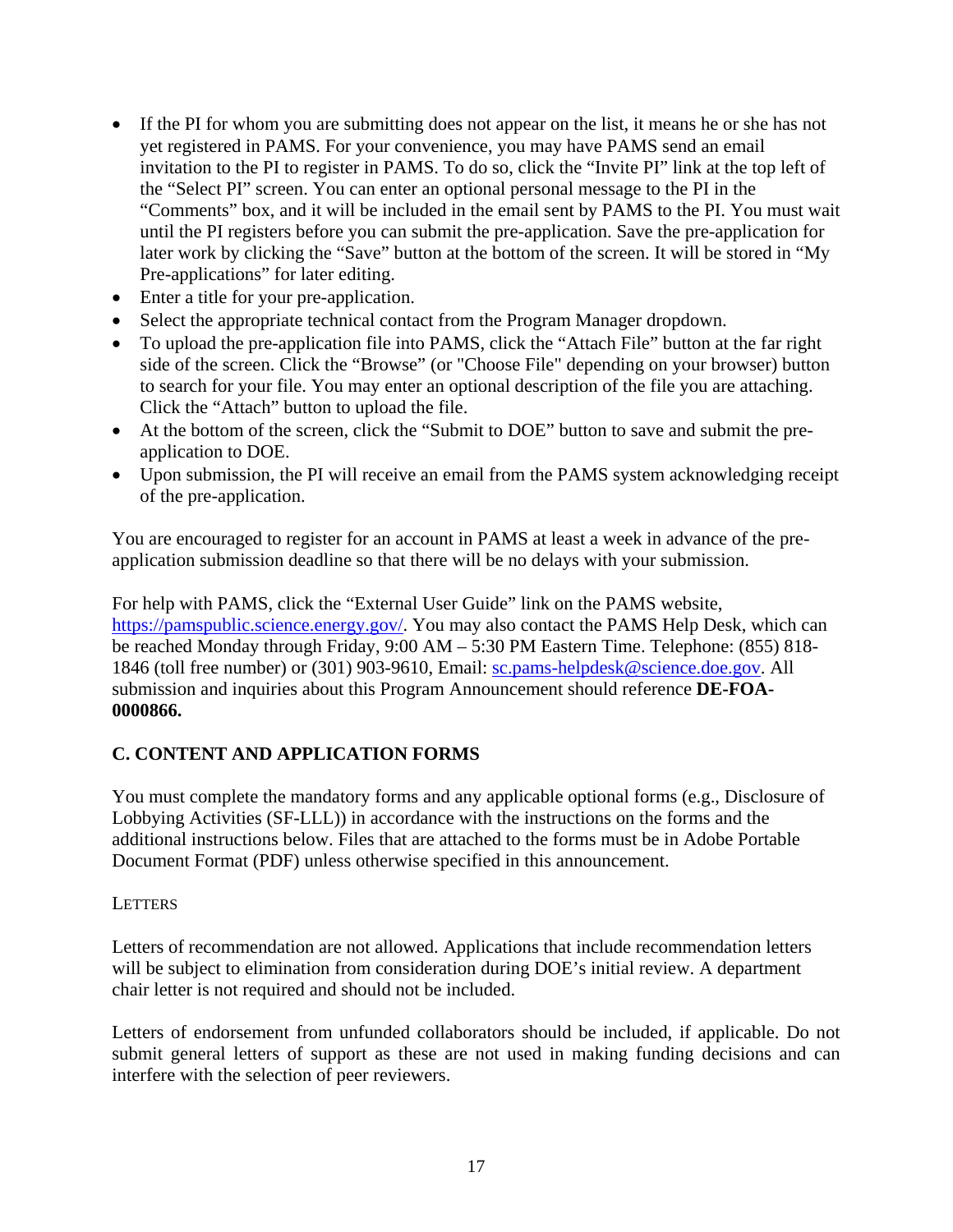Optional letters of collaboration for unfunded or funded collaborations may be placed in Appendix 6 (Other Attachments). Letters of collaboration should state the intention to participate, but they should not be written as recommendation or endorsement letters, which are not allowed.

# **1. SF-424 (R&R)**

Complete this form first to populate data in other forms. Complete all the required fields in accordance with the pop-up instructions on the form. The list of certifications and assurances referenced in Field 17 can be found on the DOE Financial Assistance Forms Page at http://energy.gov/management/office-management/operational-management/financialassistance/financial-assistance-forms under Certifications and Assurances.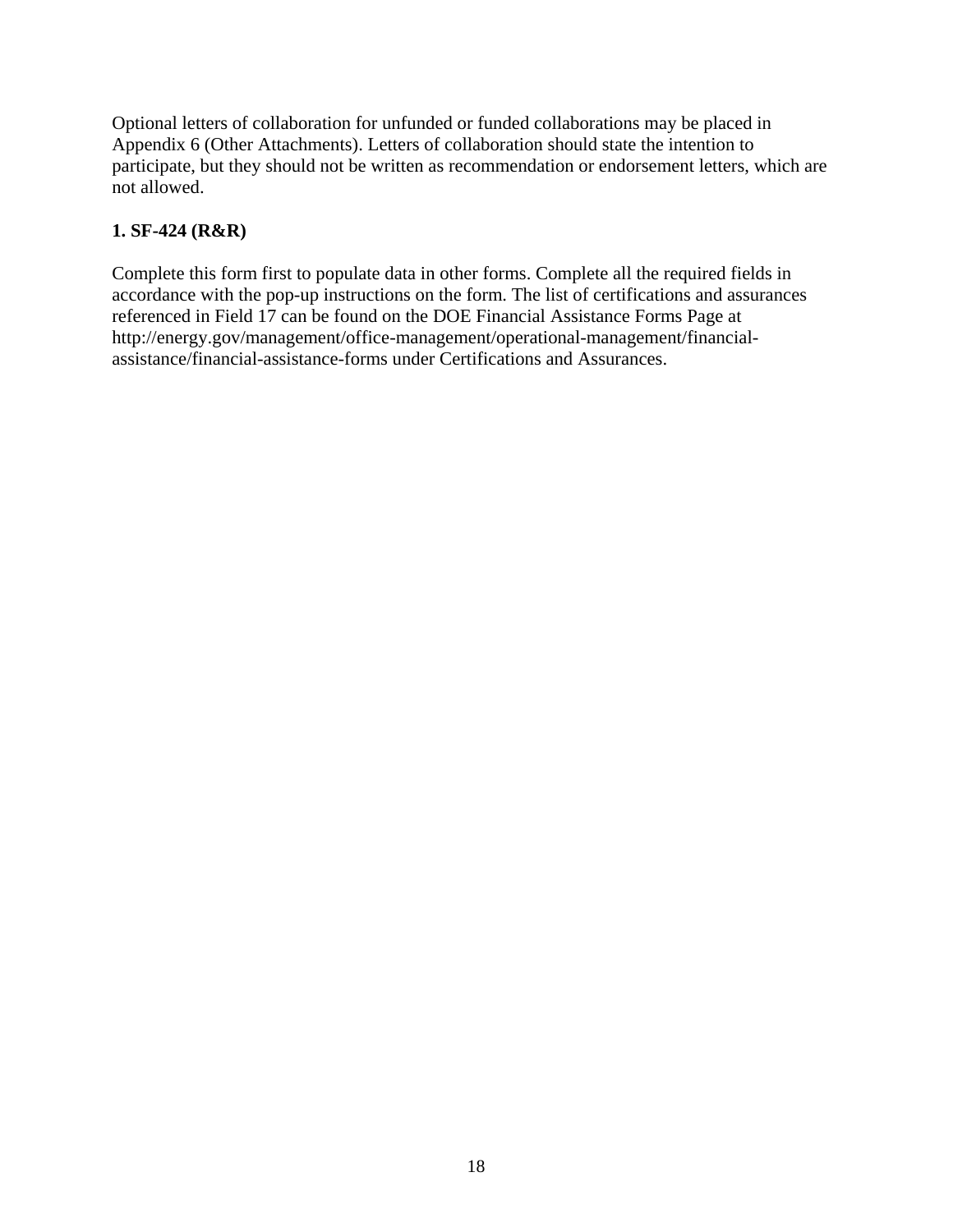## **CERTIFICATIONS**

By submitting an application in response to this FOA the Applicant certifies that:

- It is **not** a corporation that has been convicted (or had an officer or agent of such corporation acting on behalf of the corporation convicted) of a felony criminal violation under any Federal law within the preceding 24 months,
- It is **not** a corporation that has any unpaid Federal tax liability that has been assessed, for which all judicial and administrative remedies have been exhausted or have lapsed, and that is not being paid in a timely manner pursuant to an agreement with the authority responsible for collecting the tax liability,
- If the Applicant's financial assistance application is chosen for award and the award is in excess of \$1,000,000, the applicant will, by the end of the fiscal year, upgrade the efficiency of their facilities by replacing any lighting that does not meet or exceed the energy efficiency standard for incandescent light bulbs set forth in Section 325 of the Energy Policy and Conservation Act (42 USC 6295).

## PUBLIC POLICY REQUIREMENTS

The applicant is made aware of the following public policy requirements:

- Animal Welfare as required by the Animal Welfare Act of 7 USC 2131 et seq.
- The Buy American Act of 1933, codified at 41 USC 10 et seq.
- Civil Rights Protections including but not limited to the Civil Rights Act of 1964, Title IX of the Education Amendments of 1972, the Rehabilitation Act of 1973, and the Age Discrimination Act of 1975, all of which are regulated by 10 CFR 1040
- Debarment and Suspension, as regulated at 10 CFR 606
- The Drug-Free Workplace Act of 1988 (41 USC 701) as regulated by 10 CFR 607
- The Federal Funding Accountability and Transparency Act (Public Law 109-282) as regulated by 2 CFR 170
- The Fly America Act, codified at 49 USC 40118, which generally requires that travel supported by Federal funds be conducted on US-flag carriers
- Health and Safety Regulations including but not limited to
	- o OSHA's guidance at 29 CFR 1910
	- o NRC safety regulations at 10 CFR 20
- Human Research Subjects Protection
- Lobbying Prohibitions of 31 USC 1352 and regulated by 10 CFR 601
- Metric System use as encouraged by EO 12770 of July 25, 1991
- The National Environmental Policy Act of 1969
- Non-delinquency on Federal Debt as required by the Federal Debt Collection Procedures Act of 1990, codified at 28 USC 3201
- Seat Belt Use, as required by EO 13043 of April 16, 1997
- Text Messaging While Driving, as required by EO 13513 of October 1, 2009
- Trafficking in Persons, as required by the Trafficking Victims Protection Act of 2000 (codified at 22 USC 7104) and regulated by 2 CFR 175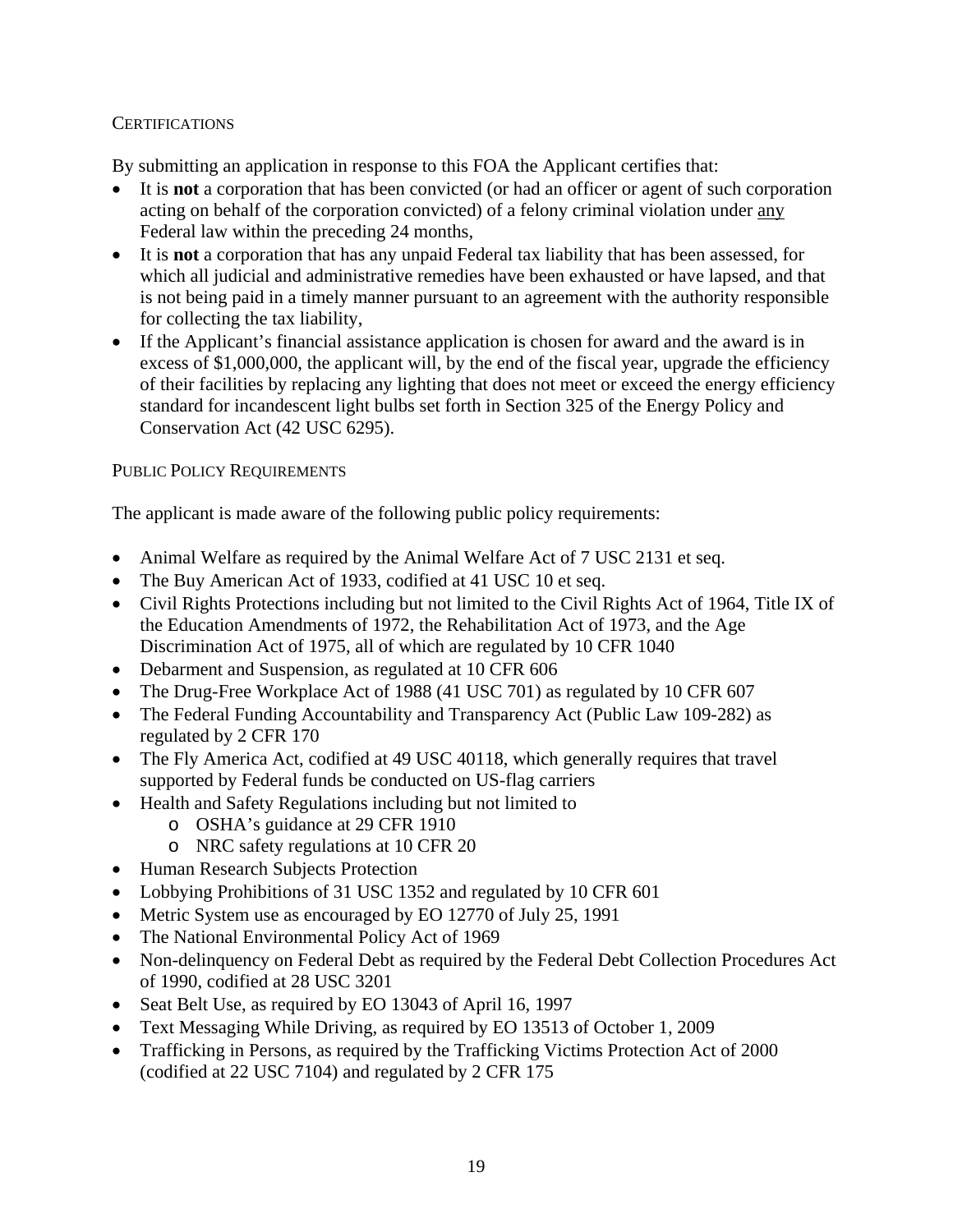## **2. Research and Related Other Project Information**

Complete questions 1 through 6 and attach files. The files must comply with the following instructions:

#### PROJECT SUMMARY/ABSTRACT (FIELD 7 ON THE FORM)

The project summary/abstract must contain a summary of the proposed activity suitable for dissemination to the public. It should be a self-contained document that identifies the name of the applicant, the project director/principal investigator(s) (PD/PI), the project title, the objectives of the project, a description of the project, including methods to be employed, the potential impact of the project (i.e., benefits, outcomes), and major participants (for collaborative projects). This document must not include any proprietary or sensitive business information as the Department may make it available to the public. The project summary must not exceed 1 page when printed using standard 8.5" by 11" paper with 1" margins (top, bottom, left and right) with font not smaller than 11 point. To attach a Project Summary/Abstract, click "Add Attachment."

The abstract may be used to prepare publicly-accessible reports about DOE-supported research.

## DOE COVER PAGE (PART OF PROJECT NARRATIVE ATTACHED TO FIELD 8 ON THE FORM)

The application narrative should begin with a cover page that will not count toward the project narrative page limitation. The cover page must include the following items:

- The project title
- Applicant/Institution:
- Street Address/City/State/Zip:
- Postal Address:
- Lead PI name, telephone number, email:
- Administrative Point of Contact name, telephone number, email:
- Funding Opportunity FOA Number: DE-FOA-0000866
- DOE/Office of Science Program Office: Biological & Environmental Research
- DOE/Office of Science Program Office Technical Contact: Dr. Joseph Graber
- DOE Grant Number (if Renewal Application):
- PAMS Pre-application tracking number:

## PROJECT NARRATIVE (FIELD 8 ON THE FORM)

The project narrative may not exceed **15 pages** of technical information, including charts, graphs, maps, photographs, and other pictorial presentations, when printed using standard 8.5" by 11" paper with 1 inch margins (top, bottom, left, and right). The font must not be smaller than 11 point. Merit reviewers will only consider the number of pages specified in the first sentence of this paragraph. Any subsequent pages will be ignored.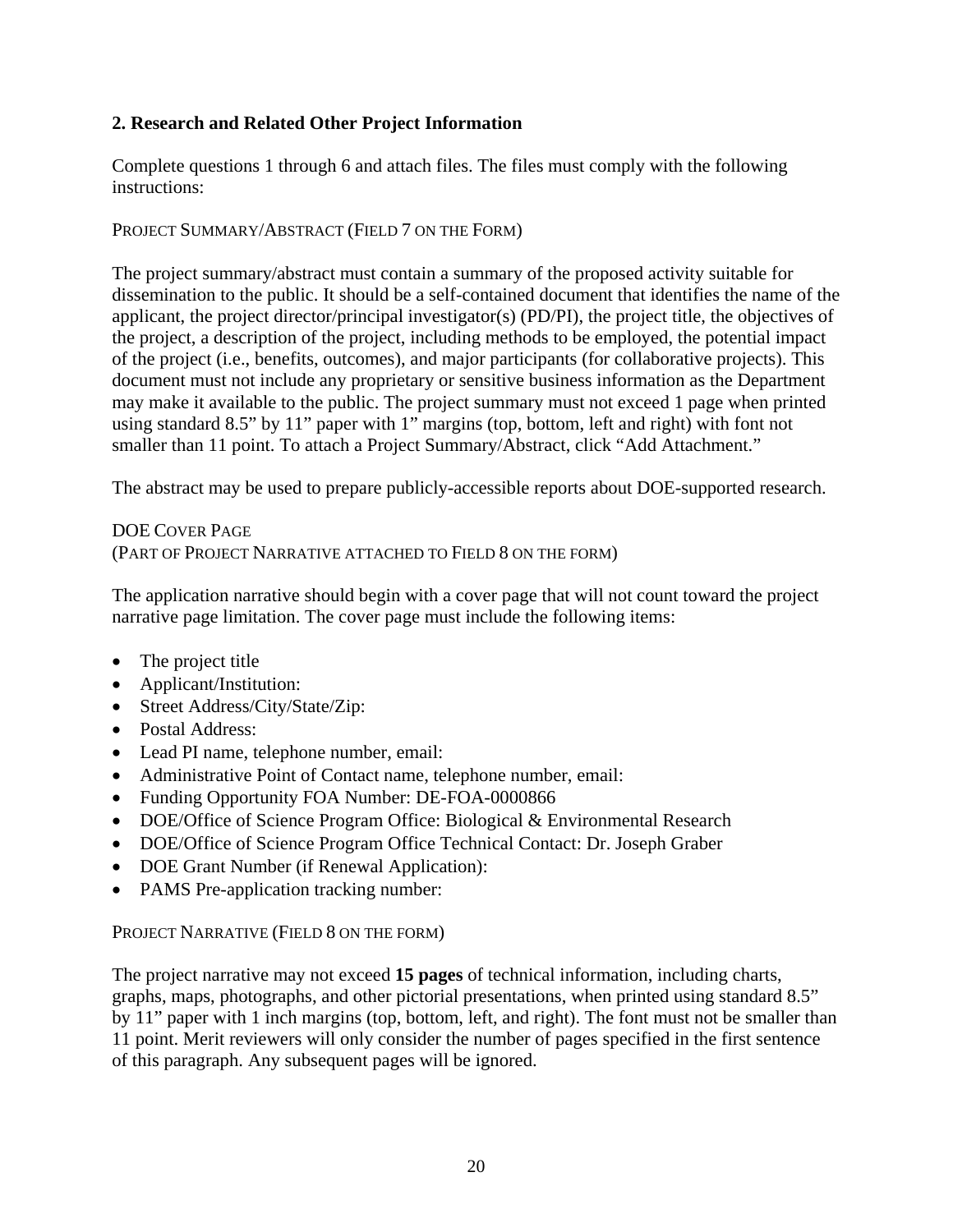Do not include any Internet addresses (URLs) that provide information necessary to review the application, because the information contained in these sites will not be reviewed. See Part VIII.D for instructions on how to mark proprietary application information. To attach a Project Narrative, click "Add Attachment."

**Background/Introduction**: Explanation of the importance and relevance of the proposed work as well as a review of the relevant literature.

**Proposed Research and Methods**: Identify the hypotheses to be tested (if any) and details of the methods to be used including the integration of experiments with theoretical and computational research efforts.

**Timetable of Activities**: Timeline for all major activities including milestones and deliverables.

**Project Objectives:** This section should provide a clear, concise statement of the specific objectives/aims of the proposed project.

The Project Narrative comprises the research plan for the project. It should contain enough background material in the Introduction, including review of the relevant literature, to demonstrate sufficient knowledge of the state of the science. The major part of the narrative should be devoted to a description and justification of the proposed project, including details of the method to be used. It should also include a timeline for the major activities of the proposed project, and should indicate which project personnel will be responsible for which activities.

It is important that the 15-page project narrative section provide a complete description of the proposed work, because reviewers are not obliged to read the Appendices. Applications exceeding these page limits may be rejected without review or the first 15 pages may be reviewed without regard to the remainder. The page count of 15 does not include the Cover Page and Budget Pages, the Title Page, the biographical material and publication information, or any Appendices.

## APPENDIX 1: BIOGRAPHICAL SKETCH

Provide a biographical sketch for the project director/principal investigator (PD/PI) and each senior/key person listed in Section A on the R&R Budget form.

- Provide the biographical sketch information as an appendix to your project narrative.
- Do not attach a separate file.
- The biographical sketch appendix will not count in the project narrative page limitation.
- The biographical information (curriculum vitae) for each person must not exceed 2 pages when printed on 8.5" by 11" paper with 1 inch margins (top, bottom, left, and right) with font not smaller than 11 point and must include:

**Education and Training**: Undergraduate, graduate and postdoctoral training, provide institution, major/area, degree and year.

**Research and Professional Experience**: Beginning with the current position list, in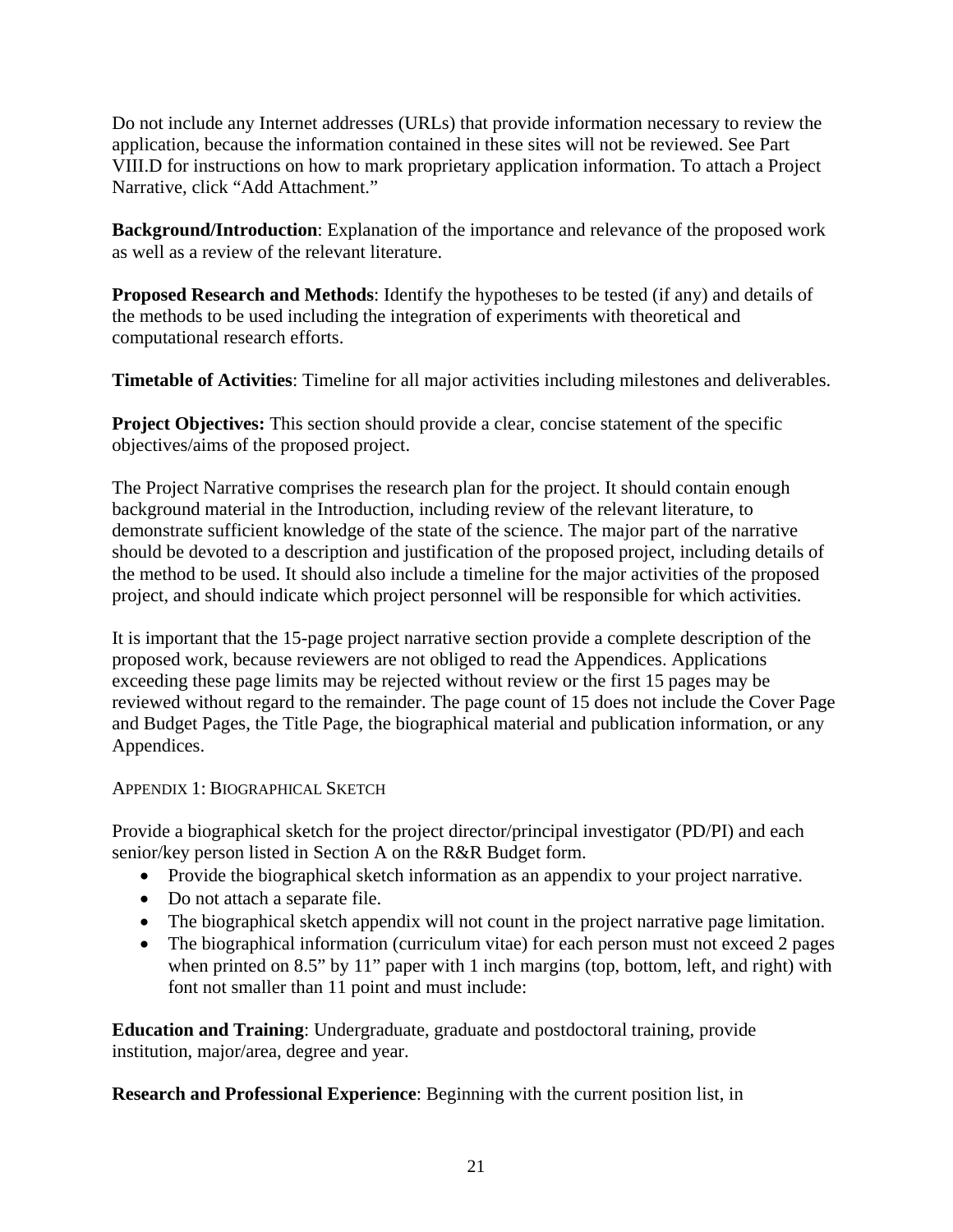chronological order, professional/academic positions with a brief description.

**Publications**: Provide a list of up to 10 publications most closely related to the proposed project. For each publication, identify the names of all authors (in the same sequence in which they appear in the publication), the article title, book or journal title, volume number, page numbers, year of publication, and website address if available electronically. Patents, copyrights and software systems developed may be provided in addition to or substituted for publications.

**Synergistic Activities**: List no more than 5 professional and scholarly activities related to the effort proposed.

**Identification of Potential Conflicts of Interest or Bias in Selection of Reviewers**: Provide the following information in this section:

**Collaborators and Co-editors**: List in alphabetical order all persons, including their current organizational affiliation, who are, or who have been, collaborators or co-authors with you on a research project, book or book article, report, abstract, or paper during the 48 months preceding the submission of this application. For publications or collaborations with more than 10 authors or participants, only list those individuals in the core group with whom the Principal Investigator interacted on a regular basis while the research was being done. Also, list any individuals who are currently, or have been, co-editors with you on a special issue of a journal, compendium, or conference proceedings during the 24 months preceding the submission of this application. If there are no collaborators or co-editors to report, state "None."

**Graduate and Postdoctoral Advisors and Advisees**: List the names and current organizational affiliations of your graduate advisor(s) and principal postdoctoral sponsor(s) during the last 5 years. Also, list the names and current organizational affiliations of your graduate students and postdoctoral associates during the past 5 years.

APPENDIX 2: CURRENT AND PENDING SUPPORT

Provide a list of all current and pending support (both Federal and non-Federal) for the Project Director/Principal Investigator(s) (PD/PI) and senior/key persons, including subawardees, for ongoing projects and pending applications. For each organization providing support, show the total award amount for the entire award period (including indirect costs) and the number of person-months per year to be devoted to the project by the senior/key person. Provide the Current and Pending Support as an appendix to your project narrative. Concurrent submission of an application to other organizations for simultaneous consideration will not prejudice its review.

- Do not attach a separate file.
- This appendix will not count in the project narrative page limitation.

APPENDIX 3: BIBLIOGRAPHY & REFERENCES CITED

Provide a bibliography of any references cited in the Project Narrative. Each reference must include the names of all authors (in the same sequence in which they appear in the publication), the article and journal title, book title, volume number, page numbers, and year of publication.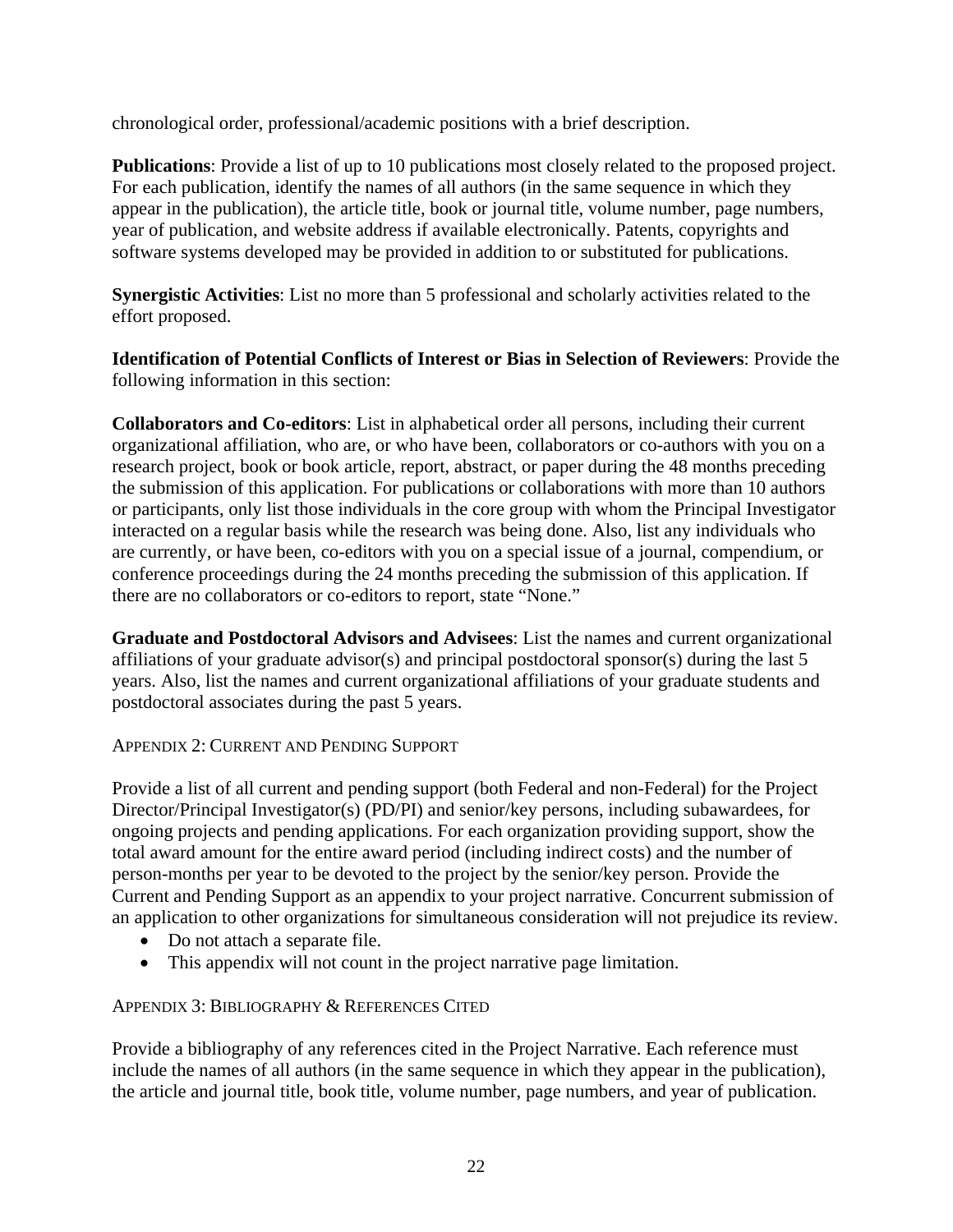Include only bibliographic citations. Applicants should be especially careful to follow scholarly practices in providing citations for source materials relied upon when preparing any section of the application. Provide the Bibliography and References Cited information as an appendix to your project narrative.

- Do not attach a separate file.
- This appendix will not count in the project narrative page limitation.

#### APPENDIX 4: FACILITIES & OTHER RESOURCES

This information is used to assess the capability of the organizational resources, including subawardee resources, available to perform the effort proposed. Identify the facilities to be used (Laboratory, Animal, Computer, Office, Clinical and Other). If appropriate, indicate their capacities, pertinent capabilities, relative proximity, and extent of availability to the project. Describe only those resources that are directly applicable to the proposed work. Describe other resources available to the project (e.g., machine shop, electronic shop) and the extent to which they would be available to the project. For proposed investigations requiring access to experimental user facilities, confirmation of communication with the facility's point-of-contact should be indicated by a letter of support from the facility manager. Please provide the Facility and Other Resource information as an appendix to your project narrative.

- Do not attach a separate file.
- This appendix will not count in the project narrative page limitation.

#### APPENDIX 5: EQUIPMENT

List major items of equipment already available for this project and, if appropriate identify location and pertinent capabilities. Provide the Equipment information as an appendix to your project narrative.

- Do not attach a separate file.
- This appendix will not count in the project narrative page limitation.

## APPENDIX 6: OTHER ATTACHMENT

If you need to elaborate on your responses to questions 1-6 on the "Other Project Information" document, please provide the Other Attachment information as an appendix to your project narrative. Information not easily accessible to a reviewer may be included in this appendix, but do not use this appendix to circumvent the page limitations of the application. Reviewers are not required to consider information in an appendix, and reviewers may not have time to read extensive appendix materials with the same care they would use with the application proper.

- Do not attach a separate file.
- This appendix will not count in the project narrative page limitation.
- **Do not attach any of the requested appendices described above as files for fields 9, 10, 11, and 12.**
- **Follow the above instructions to include the information as appendices to the project narrative file.**
- **These appendices will not count toward the project narrative's page limitation.**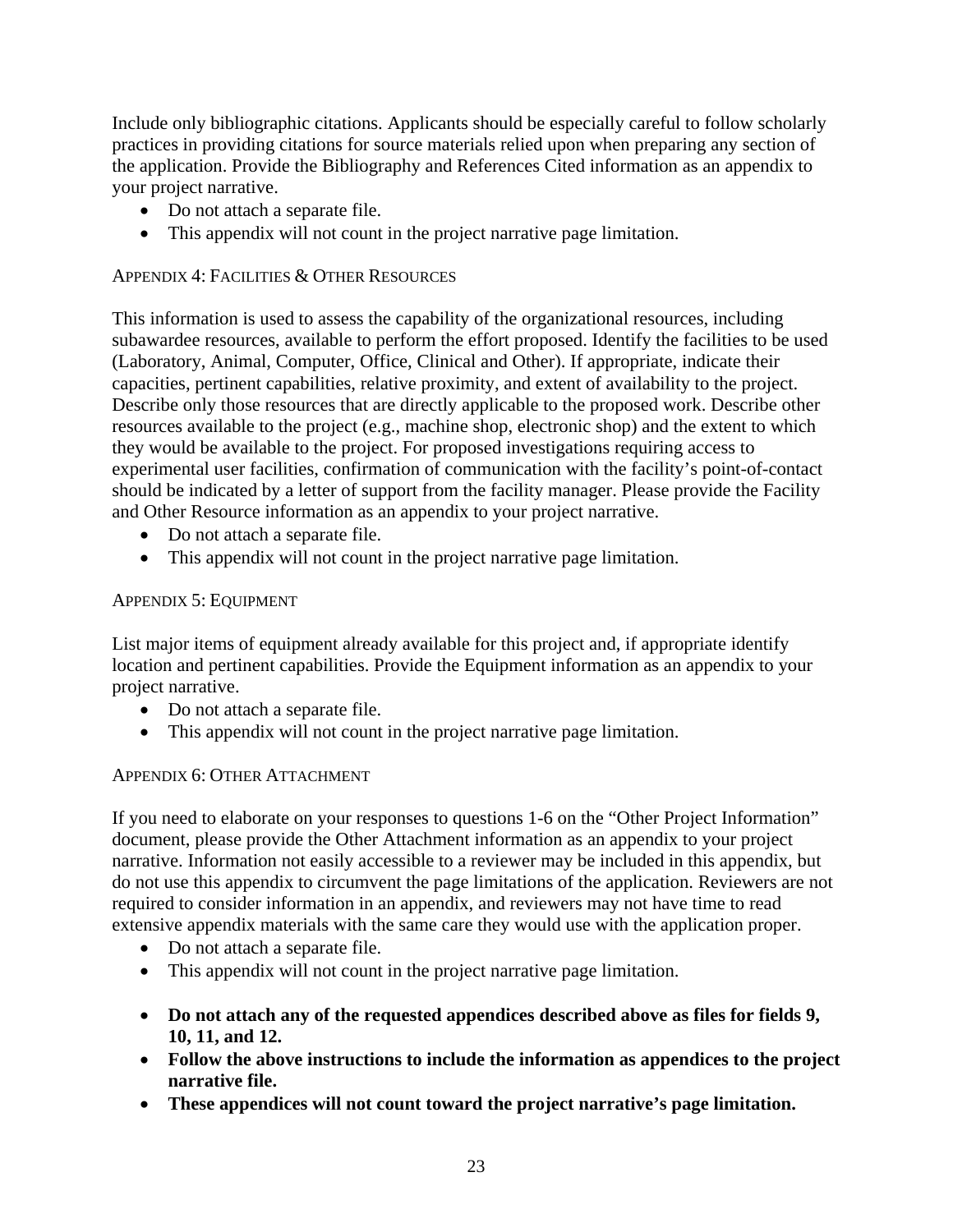## **3. Research And Related Budget**

Complete the Research and Related Budget (R&R) form in accordance with the instructions on the form (Activate Help Mode to see instructions) and the following instructions. You must complete a separate budget for each year of support requested. The form will generate a cumulative budget for the total project period. You must complete all the mandatory information on the form before the NEXT PERIOD button is activated. You may request funds under any of the categories listed as long as the item and amount are necessary to perform the proposed work, meet all the criteria for allowability under the applicable Federal cost principles, and are not prohibited by the funding restrictions in this FOA (See PART IV, G).

## BUDGET JUSTIFICATION (FIELD K ON THE FORM)

Provide the required supporting information for the following costs (See R&R Budget instructions): equipment; domestic and foreign travel; participant/trainees; materials and supplies; publication; consultant services; ADP/computer services; subaward/consortium/contractual; equipment or facility rental/user fees; alterations and renovations; and indirect cost type. Provide any other information you wish to submit to justify your budget request. **Attach a single budget justification file for the entire project period in field K.** The file automatically carries over to each budget year.

## **4. R&R Subaward Budget Attachment(s) Form**

**Budgets for Subawardees, other than DOE FFRDC Contractors**: You must provide a separate cumulative R&R budget for each subawardee that is expected to perform work estimated to be more than \$100,000 or 50 percent of the total work effort (whichever is less). If you are selected for award, you must submit a multi-year budget for each of these subawardees (See Section IV.D for submission of Subawardees' multi-year budgets). Download the R&R Budget Attachment from the R&R SUBAWARD BUDGET ATTACHMENT(S) FORM and email it to each subawardee that is required to submit a separate budget. After the subawardee has e-mailed its completed budget back to you, attach it to one of the blocks provided on the form. Use up to 10 letters of the subawardee's name (plus.xfd) as the file name (e.g., ucla.xfd or energyres.xfd).

## **5. Project/Performance Site Location(s)**

Indicate the primary site where the work will be performed. If a portion of the project will be performed at any other site(s), identify the site location(s) in the blocks provided.

Note that the Project/Performance Site Congressional District is entered in the format of the 2 digit state code followed by a dash and a 3 digit Congressional district code, for example VA-001. Hover over this field for additional instructions.

Use the Next Site button to expand the form to add additional Project/Performance Site Locations.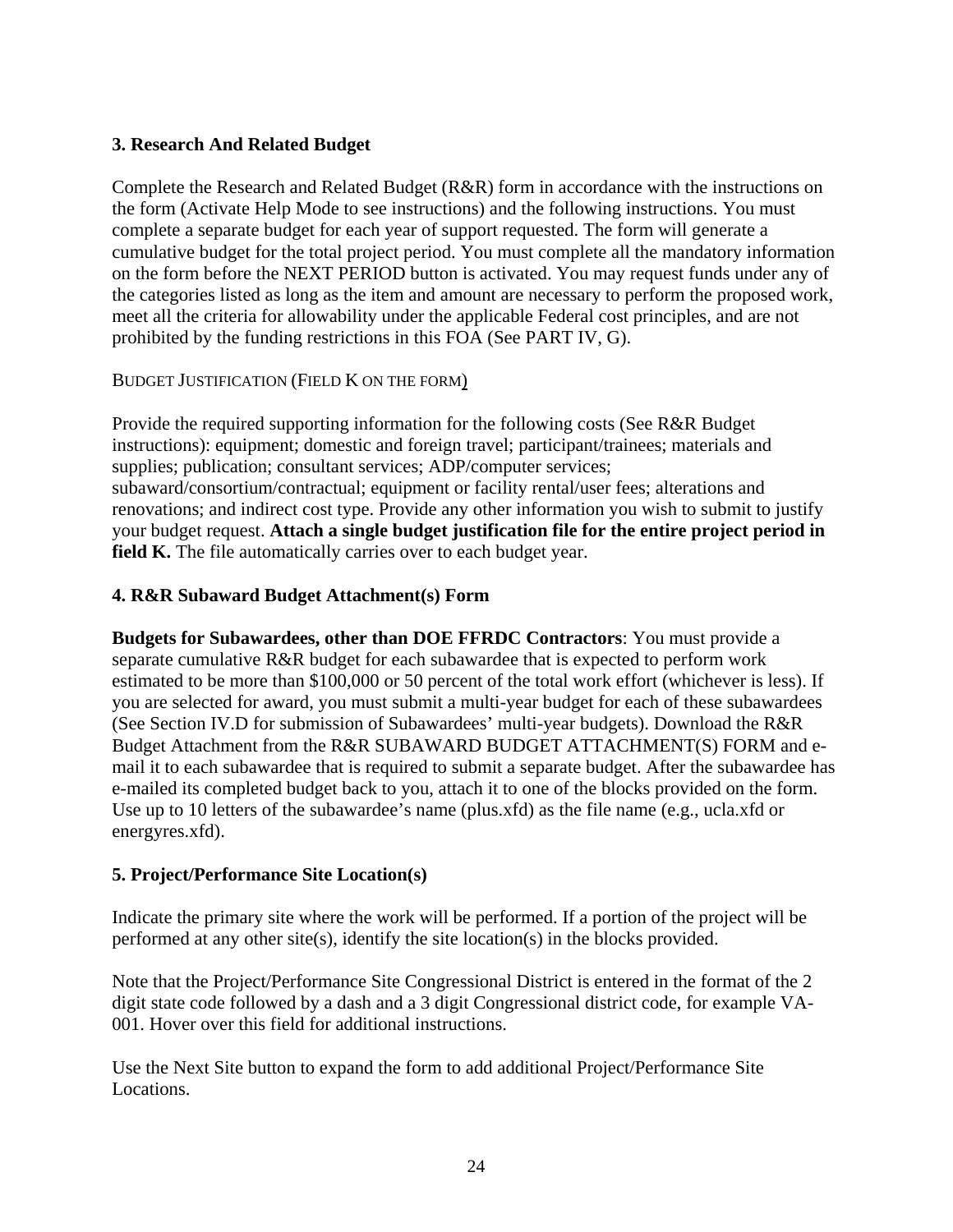## **6. Summary of Required Forms/Files**

| <b>Name of Document</b>                                                  | Format     | <b>Attach to</b> |
|--------------------------------------------------------------------------|------------|------------------|
| <b>SF 424 (R&amp;R)</b>                                                  | Form       | N/A              |
| <b>RESEARCH AND RELATED Other</b><br><b>Project Information</b>          | Form       | N/A              |
| Project Summary/Abstract                                                 | <b>PDF</b> | Field 7          |
| Project Narrative, including required<br>appendices                      | <b>PDF</b> | Field 8          |
| <b>RESEARCH &amp; RELATED BUDGET</b>                                     | Form       | N/A              |
| <b>Budget Justification</b>                                              | <b>PDF</b> | Field K          |
| PROJECT/PERFORMANCE SITE<br><b>LOCATION(S)</b>                           | Form       | N/A              |
| <b>SF-LLL Disclosure of Lobbying</b><br><b>Activities, if applicable</b> | Form       | N/A              |

Your application must include the following items:

## **D. SUBMISSIONS FROM SUCCESSFUL APPLICANTS**

If selected for award, DOE reserves the right to request additional or clarifying information for any reason deemed necessary, including, but not limited to:

- Indirect cost information
- Other budget information
- Name and phone number of the Designated Responsible Employee for complying with national policies prohibiting discrimination (See 10 CFR 1040.5)
- Representation of Limited Rights Data and Restricted Software, if applicable
- Commitment Letter from Third Parties Contributing to Cost Sharing, if applicable

## **E. SUBMISSION DATES AND TIMES**

#### **1. Pre-application Due Date**

03/04/2013, 5:00 pm EST

#### **2. Application Due Date**

04/19/2013, 11:59 pm EST

You are encouraged to transmit your application well before the deadline. Applications received after the deadline will not be reviewed or considered for award.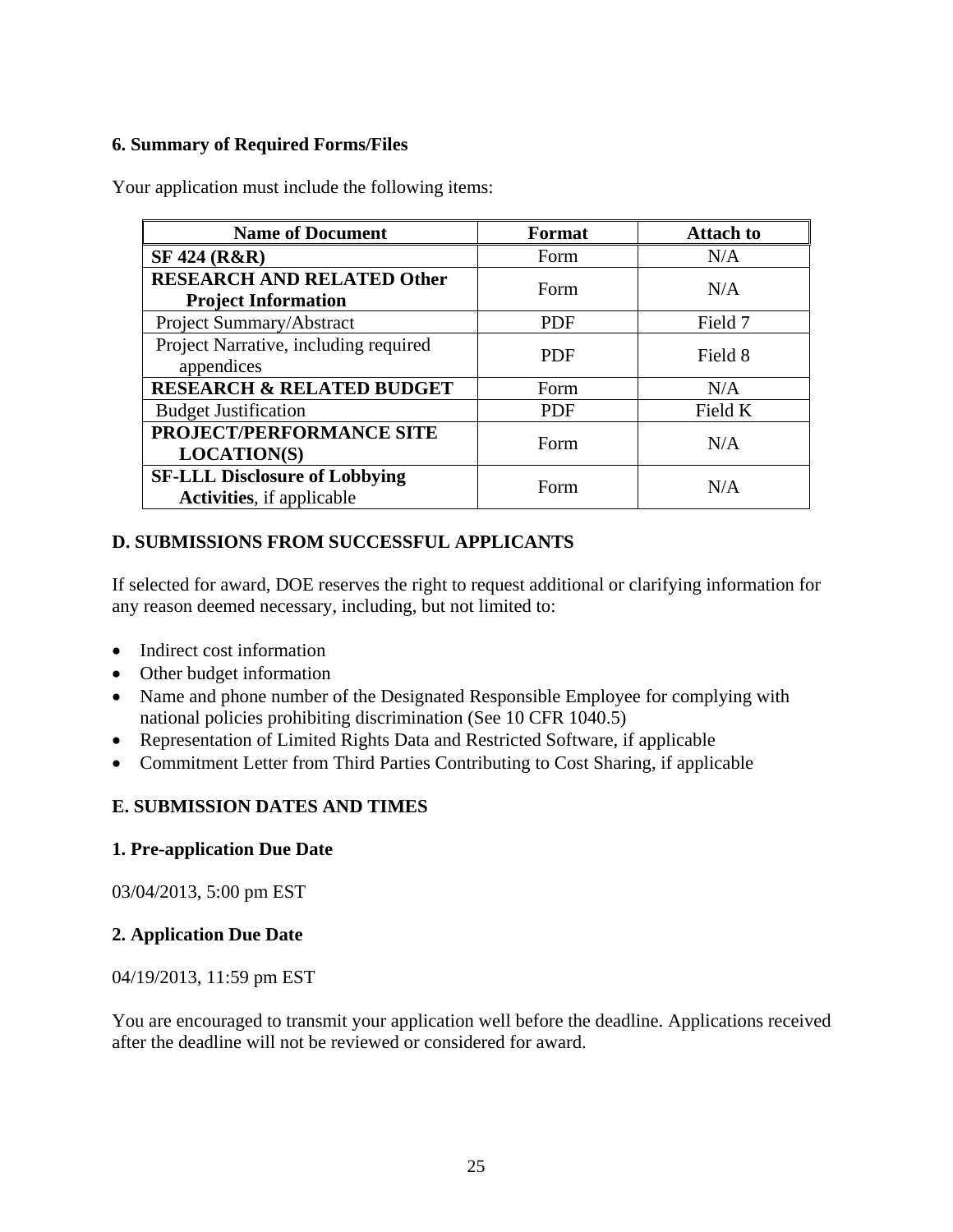## **F. INTERGOVERNMENTAL REVIEW**

This program is not subject to Executive Order 12372 Intergovernmental Review of Federal Programs.

## **G. FUNDING RESTRICTIONS**

Funding for all awards and future budget periods are contingent upon the availability of funds appropriated by Congress for the purpose of this program and the availability of future-year budget authority.

**Cost Principles**: Costs must be allowable, allocable and reasonable in accordance with the applicable Federal cost principles referenced in 10 CFR 600. The cost principles for commercial organization are in FAR Part 31.

**Pre-award Costs**: Recipients may charge to an award resulting from this announcement preaward costs that were incurred within the ninety (90) calendar day period immediately preceding the effective date of the award, if the costs are allowable in accordance with the applicable Federal cost principles referenced in 10 CFR 600 and 2 CFR 215. Recipients must obtain the prior approval of the contracting officer for any pre-award costs that are for periods greater than this 90 day calendar period.

Pre-award costs are incurred at the applicant's risk. DOE is under no obligation to reimburse such costs if for any reason the applicant does not receive an award or if the award is made for a lesser amount than the applicant expected.

# **H. OTHER SUBMISSION AND REGISTRATION REQUIREMENTS**

## **1. Where to Submit**

Applications must be submitted through grants.gov to be considered for award.

Submit electronic applications through the "Apply for Grants" function at www.Grants.gov. If you have problems completing the registration process or submitting your application, call Grants.gov at 1-800-518-4726 or send an email to support@grants.gov.

#### **2. Registration Process**

#### ONE-TIME REGISTRATION PROCESS

You must complete the one-time registration process (all steps) before you can submit your first application through Grants.gov (See http://www.grants.gov/applicants/get\_registered.jsp). We recommend that you start this process at least six weeks before the application due date. It may take 44 days or more to complete the entire process. Use the Grants.gov Organizational Registration Checklists at http://www.grants.gov/assets/OrganizationRegCheck.pdf to guide you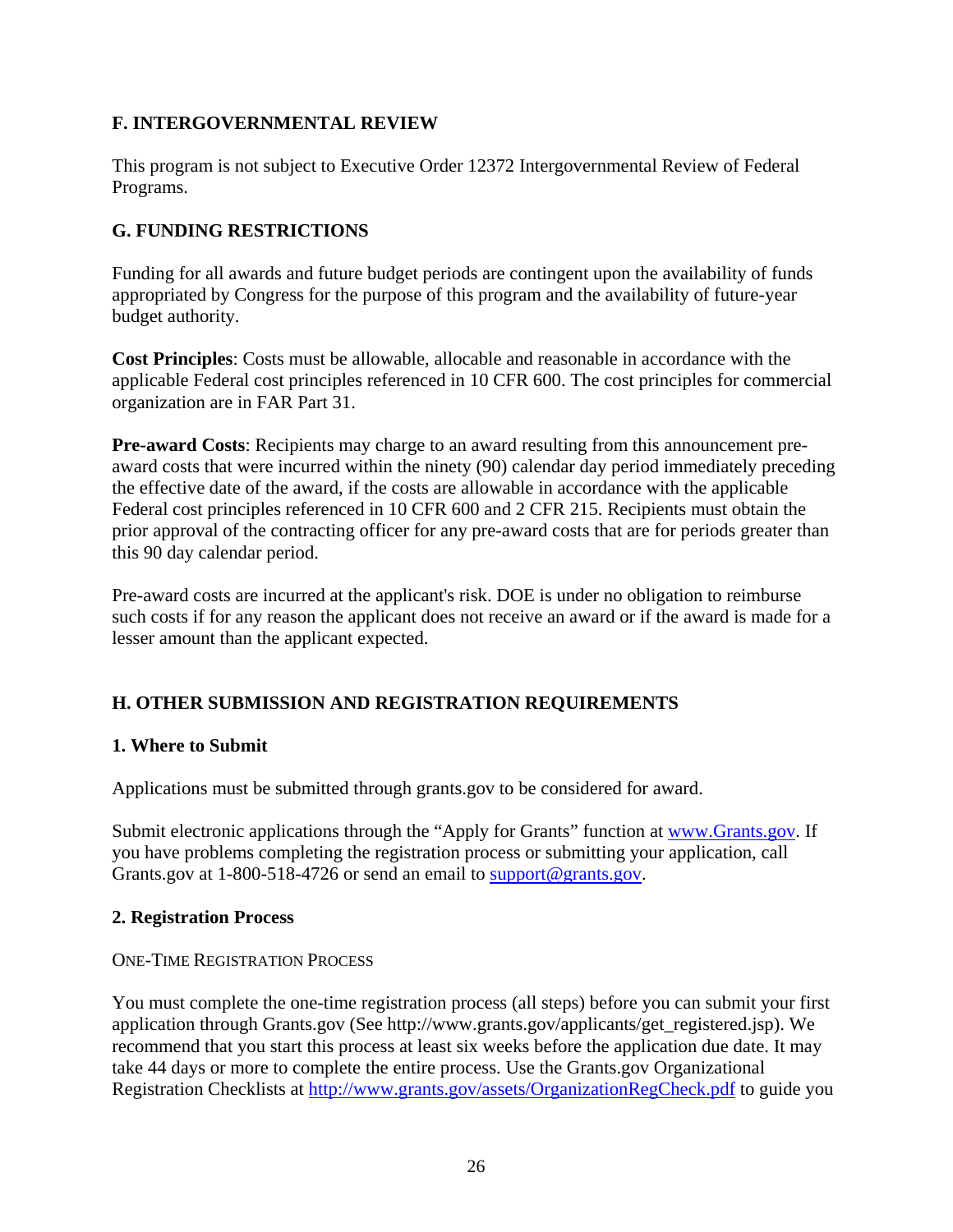through the process. During the SAM registration process, you will be asked to designate an E-Business Point of Contact (EBIZ POC). The EBIZ POC must obtain a special password called "Marketing Partner Identification Number" (MPIN). When you have completed the process, you should call the Grants.gov Helpdesk at 1-800-518-4726 to verify that you have completed the final step (i.e., Grants.gov registration).

## **3. Application Receipt Notices**

After an application is submitted, the Authorized Organization Representative (AOR) will receive a series of four e-mails. It is extremely important that the AOR watch for and save each of the emails. It may take up to two (2) business days from application submission to receipt of email Number 2. The titles of the four e-mails are:

Number 1 - Grants.gov Submission Receipt Number

Number 2 - Grants.gov Submission Validation Receipt for Application Number

Number 3 - Grants.gov Grantor Agency Retrieval Receipt for Application Number

Number 4 - Grants.gov Agency Tracking Number Assignment for Application Number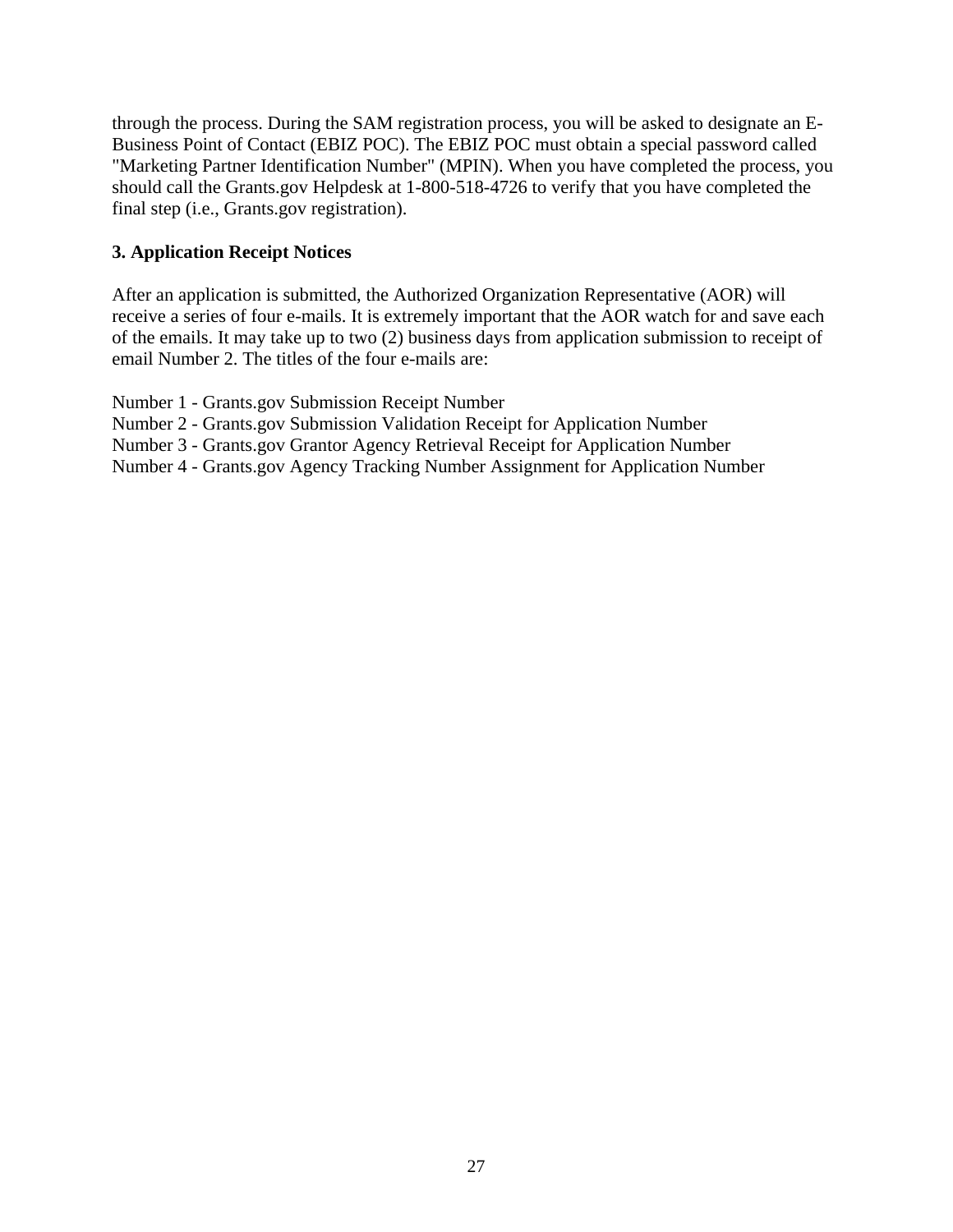## **Section V - APPLICATION REVIEW INFORMATION**

## **A. CRITERIA**

## **1. Initial Review Criteria**

Prior to a comprehensive merit evaluation, DOE will perform an initial review in accordance with 10 CFR 605.10(b) to determine that (1) the applicant is eligible for the award; (2) the information required by the FOA has been submitted; (3) all mandatory requirements are satisfied; (4) the proposed project is responsive to the objectives of the funding opportunity announcement, and (5) the proposed project is not duplicative of programmatic work. Applications that fail to pass the initial review will not be forwarded for merit review and will be eliminated from further consideration.

## **2. Merit Review Criteria**

Applications will be subjected to scientific merit review (peer review) and will be evaluated against the following criteria, listed in descending order of importance as found in 10 CFR Part 605.10 (d), the Office of Science Research Financial Assistance Program Rule.

- Scientific and/or Technical Merit of the Project;
- Appropriateness of the Proposed Method or Approach;
- Competency of Applicant's Personnel and Adequacy of Proposed Resources; and
- Reasonableness and Appropriateness of the Proposed Budget.

The evaluation process will include program policy factors such as the relevance of the proposed research to the terms of the FOA and the agency's programmatic needs. Note that external peer reviewers are selected with regard to both their scientific expertise and the absence of conflictof-interest issues. Both Federal and non-Federal reviewers may be used, and submission of an application constitutes agreement that this is acceptable to the investigator(s) and the submitting institution.

## **B. REVIEW AND SELECTION PROCESS**

#### **1. Merit Review**

Applications that pass the initial review will be subjected to a formal merit review and will be evaluated based on the criteria codified at 10 CFR 605.10(d) in accordance with the guidance provided in the "Office of Science Merit Review System for Financial Assistance," which is available at: http://www.sc.doe.gov/grants/merit.asp.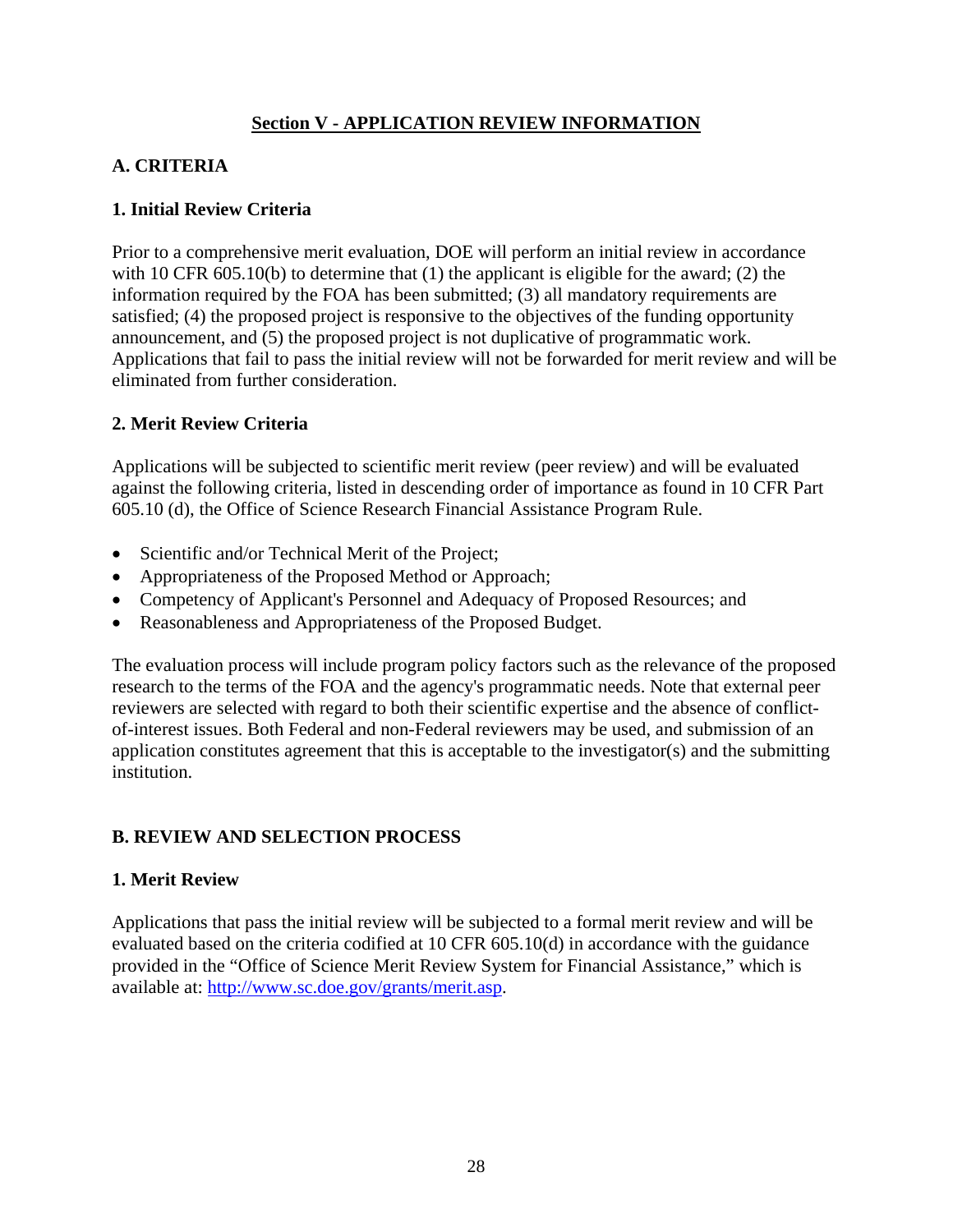## **2. Selection**

The Selection Officials will consider merit review recommendations as well as program policy factors, such as ensuring a programmatically appropriate balance within the program areas, and quality of previous performance. Selection of applications for award will be based upon the findings of the technical evaluations, the importance and relevance of the proposed research to the SC mission, and funding availability.

#### **3. Discussions and Award**

The Government may enter into discussions with a selected applicant for any reason deemed necessary, including but not limited to: (1) the budget is not appropriate or reasonable for the requirement; (2) only a portion of the application is selected for award; (3) the Government needs additional information to determine that the recipient is capable of complying with the requirements in 10 CFR 600 and 10 CFR 605; and/or (4) special terms and conditions are required. Failure to resolve satisfactorily the issues identified by the Government will preclude award to the applicant.

# **C. ANTICIPATED NOTICE OF SELECTION AND AWARD DATES**

It is expected that awards will be made in Fiscal Year 2013.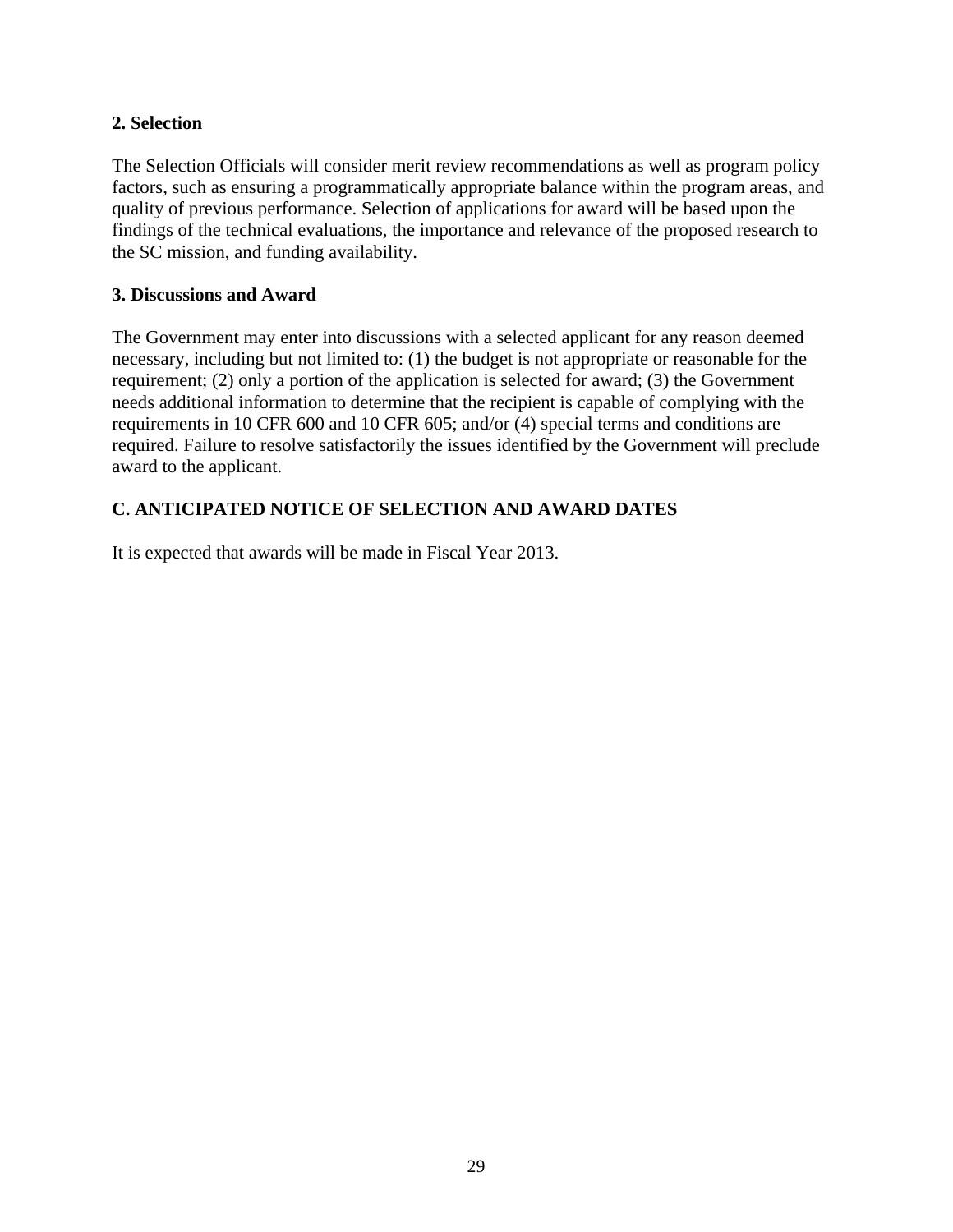## **Section VI - AWARD ADMINISTRATION INFORMATION**

## **A. AWARD NOTICES**

#### **1. Notice of Selection**

**Selected Applicants Notification**: DOE will notify applicants selected for award. This notice of selection is not an authorization to begin performance. (See Part IV.G with respect to the allowability of pre-award costs.)

**Non-selected Notification**: Organizations whose applications have not been selected will be advised as promptly as possible. This notice will explain why the application was not selected.

#### **2. Notice of Award**

An Assistance Agreement issued by the contracting officer is the authorizing award document. It normally includes either as an attachment or by reference: (1) Special Terms and Conditions; (2) Applicable program regulations, if any; (3) Application as approved by DOE; (4) DOE assistance regulations at 10 CFR 600, or, for Federal Demonstration Partnership (FDP) institutions, the FDP terms and conditions; (5) National Policy Assurances To Be Incorporated As Award Terms; (6) Budget Summary; and (7) Federal Assistance Reporting Checklist, which identifies the reporting requirements.

## **B. ADMINISTRATIVE AND NATIONAL POLICY REQUIREMENTS**

#### **1. Administrative Requirements**

The administrative requirements for DOE grants and cooperative agreements are contained in 10 CFR 600 and 10 CFR 605. Grants and cooperative agreements made to universities, non-profits and other entities subject to 2 CFR 215 are subject to the Research Terms and Conditions located on the National Science Foundation web site at http://www.nsf.gov/bfa/dias/policy/rtc/index.jsp .

#### DUNS AND CCR REQUIREMENTS

Additional administrative requirements for DOE grants and cooperative agreements are contained in 2 CFR 25 (See: http://ecfr.gpoaccess.gov). Prime awardees must keep their data at the System for Award Management (SAM) current at http://www.sam.gov. SAM is the government-wide system that replaced the Central Contractor Registry (CCR). If you had an active registration in the CCR, you have an active registration in SAM. Subawardees at all tiers must obtain DUNS numbers and provide the DUNS to the prime awardee before the subaward can be issued.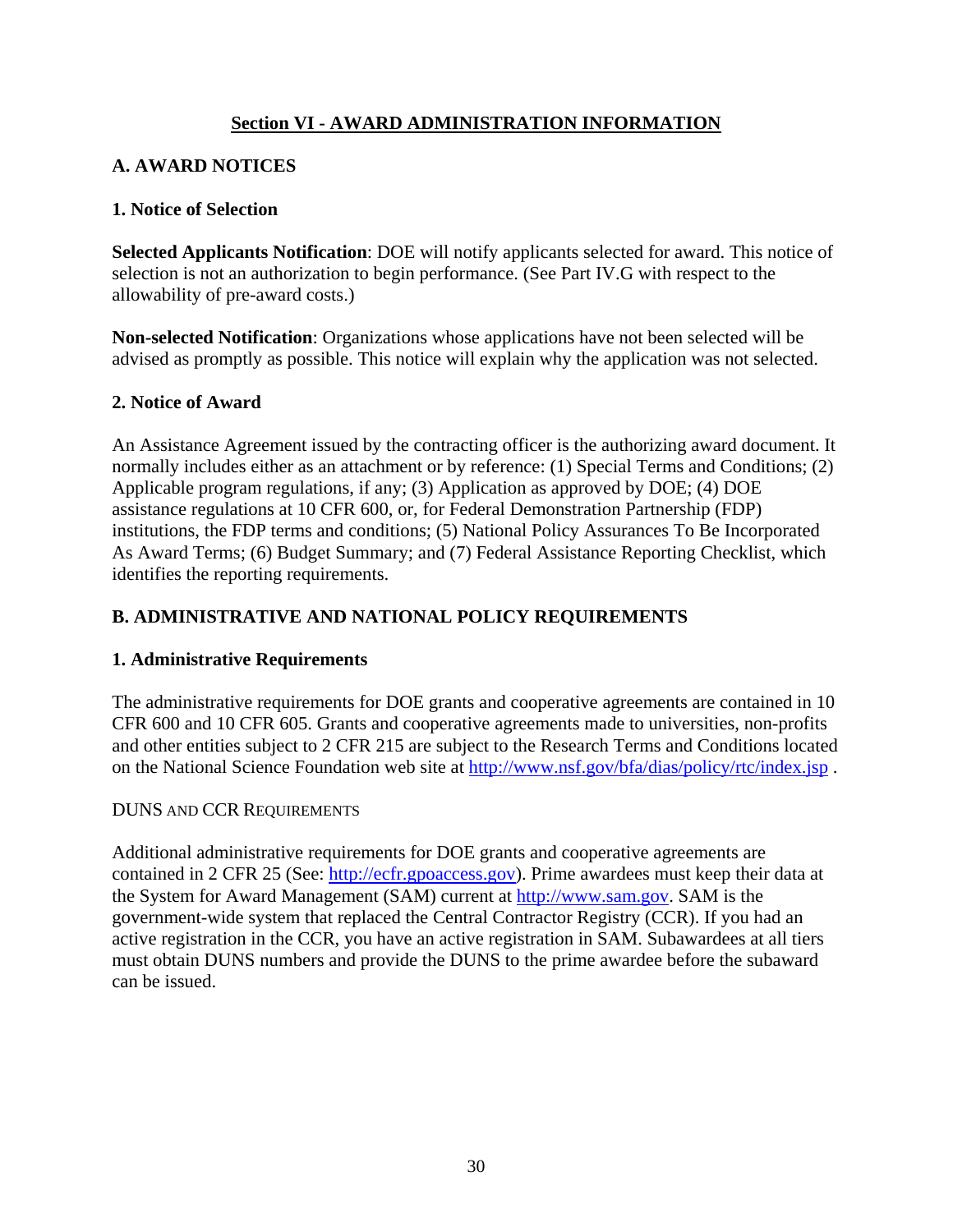#### SUBAWARD AND EXECUTIVE REPORTING

Additional administrative requirements necessary for DOE grants and cooperative agreements to comply with the Federal Funding and Transparency Act of 2006 (FFATA) are contained in 2 CFR 170. (See: http://ecfr.gpoaccess.gov ). Prime awardees must register with the new FSRS database and report the required data on their first tier subawardees. Prime awardees must report the executive compensation for their own executives as part of their registration profile in the System for Award Management (SAM).

#### PROHIBITION ON LOBBYING ACTIVITY

By accepting funds under this award, you agree that none of the funds obligated on the award shall be expended, directly or indirectly, to influence congressional action on any legislation or appropriation matters pending before Congress, other than to communicate to Members of Congress as described in 18 USC 1913. This restriction is in addition to those prescribed elsewhere in statute and regulation.

## **2. Terms and Conditions**

The DOE Special Terms and Conditions for Use in Most Grants and Cooperative Agreements are located at http://energy.gov/management/office-management/operationalmanagement/financial-assistance/financial-assistance-forms under Award Terms.

The standard DOE financial assistance intellectual property provisions applicable to the various types of recipients are located at: http://energy.gov/gc/standard-intellectual-property-ip-provisions-financial-assistance-awards

## **3. National Policy Assurances**

The National Policy Assurances To Be Incorporated As Award Terms are located at http://www.nsf.gov/bfa/dias/policy/rtc/appc.pdf and at http://energy.gov/management/officemanagement/operational-management/financial-assistance/financial-assistance-forms under Award Terms.

## **4. Statement of Substantial Involvement**

Only grants will be awarded under this FOA. No Statements of Substantial Involvement will be required, negotiated, or provided.

# **C. REPORTING**

Reporting requirements are identified on the Federal Assistance Reporting Checklist, DOE F 4600.2, attached to the award agreement. The checklist is available at http://energy.gov/management/office-management/operational-management/financialassistance/financial-assistance-forms under Award Forms.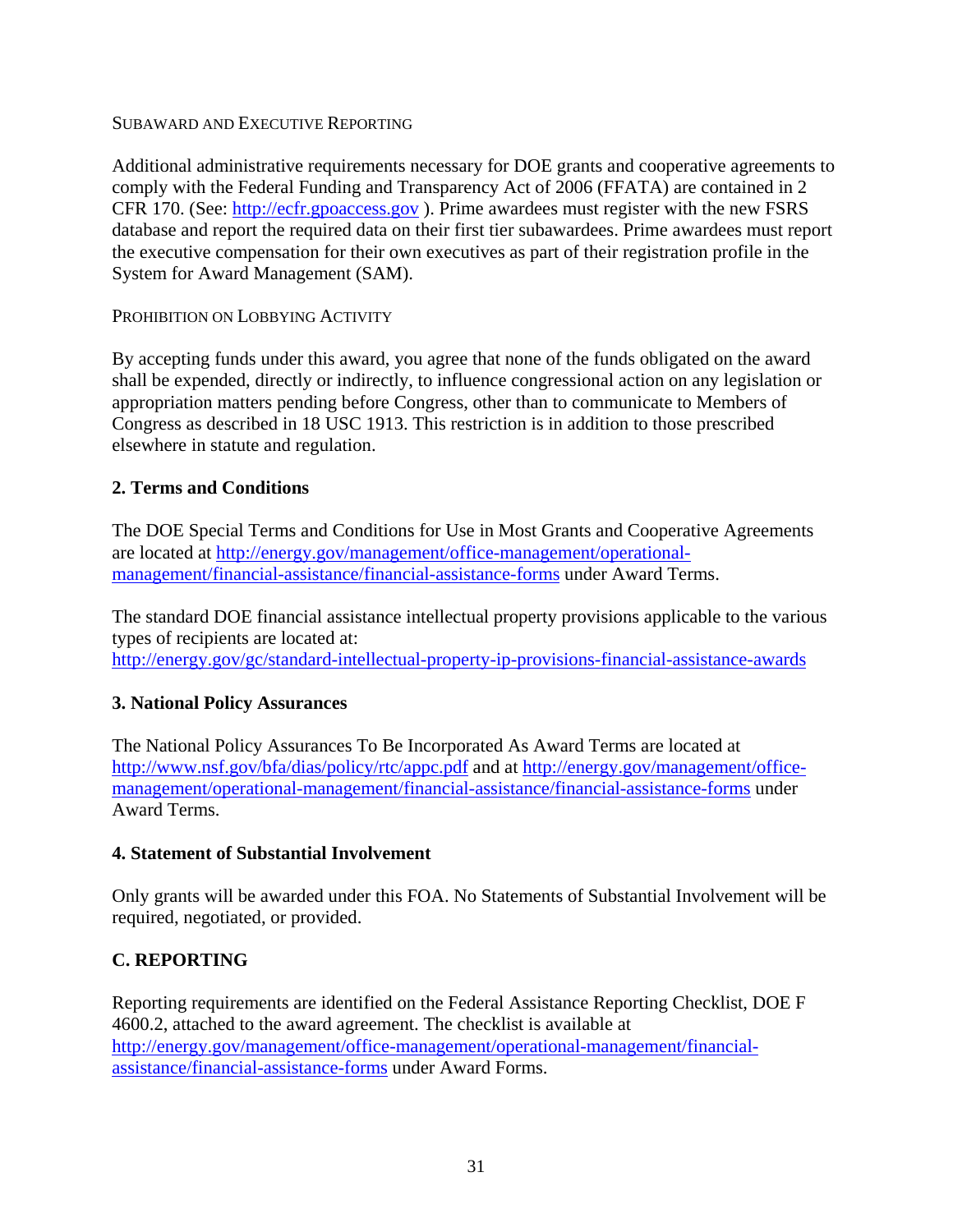## **Section VII - QUESTIONS/AGENCY CONTACTS**

## **A. QUESTIONS**

Questions relating to the grants.gov registration process, system requirements, how an application form works, or the submittal process must be directed to Grants.gov at 1-800- 518-4726 or support@grants.gov. DOE cannot answer these questions.

For help with PAMS, click the "External User Guide" link on the PAMS website, https://pamspublic.science.energy.gov/. You may also contact the PAMS Help Desk, which can be reached Monday through Friday, 9:00 AM – 5:30 PM Eastern Time. Telephone: (855) 818- 1846 (toll free number) or (301) 903-9610, Email: sc.pams-helpdesk@science.doe.gov. All submission and inquiries about this Funding Opportunity Announcement should reference **DE-FOA-0000866.**

Questions regarding the specific program areas and technical requirements may be directed to the technical contacts listed for each program within the FOA or below

| Grants.gov                | 800-518-4726 (toll-free)         |
|---------------------------|----------------------------------|
| <b>Customer Support</b>   | support@grams.gov                |
| <b>PAMS</b>               | 855-818-1846 (toll-free)         |
| <b>Customer Support</b>   | 301-903-9610                     |
|                           | sc.pams-helpdesk@science.doe.gov |
| Program Manager           | Dr. Joseph Graber                |
| <b>Scientific Contact</b> | 301-903-1239                     |
|                           | Joseph.graber@science.doe.gov    |

## **B. AGENCY CONTACTS**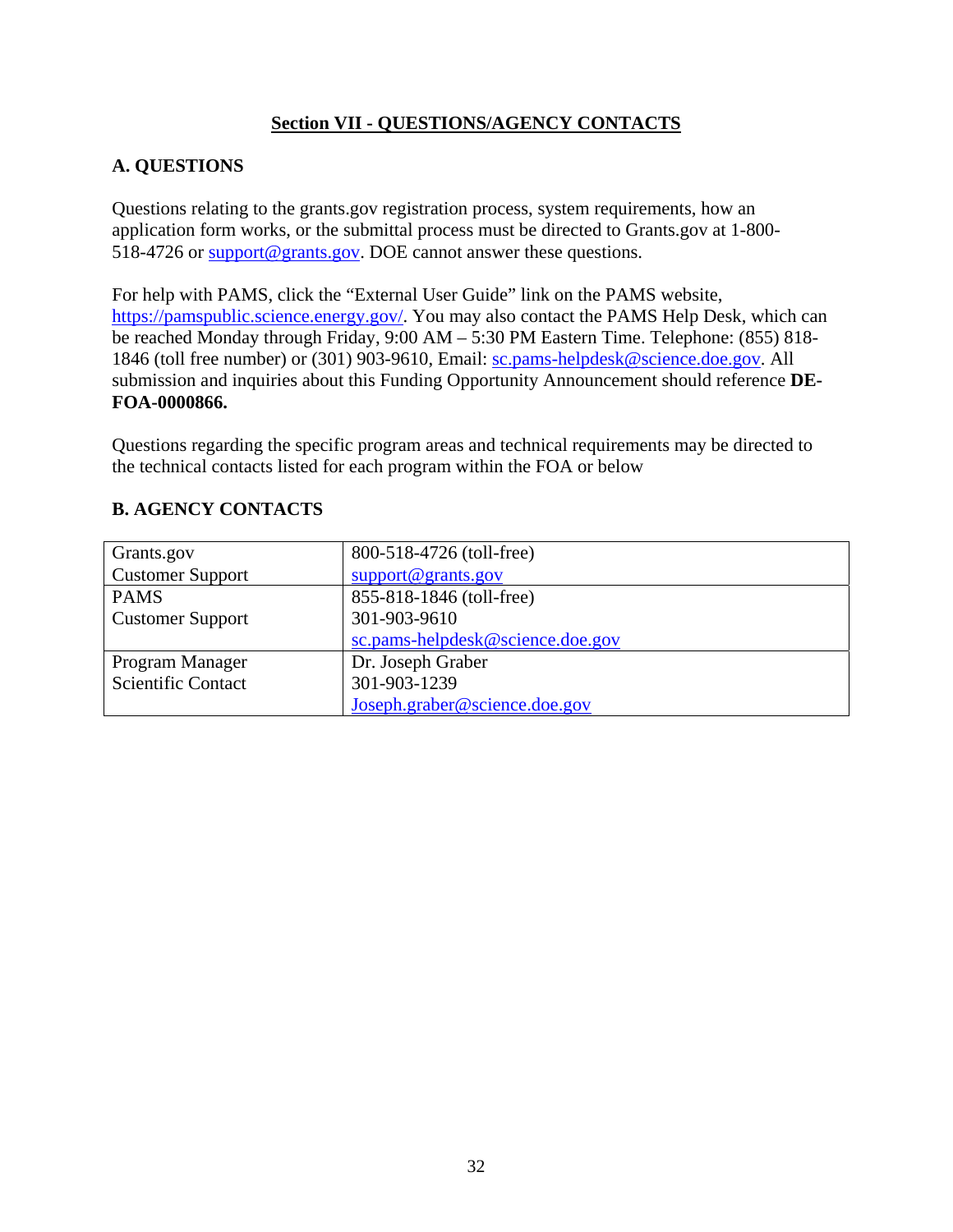# **Section VIII - OTHER INFORMATION**

# **A. MODIFICATIONS**

Notices of any modifications to this FOA will be posted on Grants.gov and the FedConnect portal. You can receive an email when a modification or an FOA message is posted by registering with FedConnect as an interested party for this FOA. It is recommended that you register as soon after release of the FOA as possible to ensure you receive timely notice of any modifications or other FOAs. More information is available at http://www.fedconnect.net.

# **B. GOVERNMENT RIGHT TO REJECT OR NEGOTIATE**

DOE reserves the right, without qualification, to reject any or all applications received in response to this FOA and to select any application, in whole or in part, as a basis for negotiation and/or award.

# **C. COMMITMENT OF PUBLIC FUNDS**

The Contracting Officer is the only individual who can make awards or commit the Government to the expenditure of public funds. A commitment by other than the Contracting Officer, either explicit or implied, is invalid.

# **D. PROPRIETARY APPLICATION INFORMATION**

Patentable ideas, trade secrets, proprietary or confidential commercial or financial information, disclosure of which may harm the applicant, should be included in an application only when such information is necessary to convey an understanding of the proposed project. The use and disclosure of such data may be restricted, provided the applicant includes the following legend on the first page of the project narrative and specifies the pages of the application which are to be restricted:

"The data contained in pages \_\_\_\_\_ of this application have been submitted in confidence and contain trade secrets or proprietary information, and such data shall be used or disclosed only for evaluation purposes, provided that if this applicant receives an award as a result of or in connection with the submission of this application, DOE shall have the right to use or disclose the data herein to the extent provided in the award. This restriction does not limit the government's right to use or disclose data obtained without restriction from any source, including the applicant."

To protect such data, each line or paragraph on the pages containing such data must be specifically identified and marked with a legend similar to the following:

"The following contains proprietary information that (name of applicant) requests not be released to persons outside the Government, except for purposes of review and evaluation."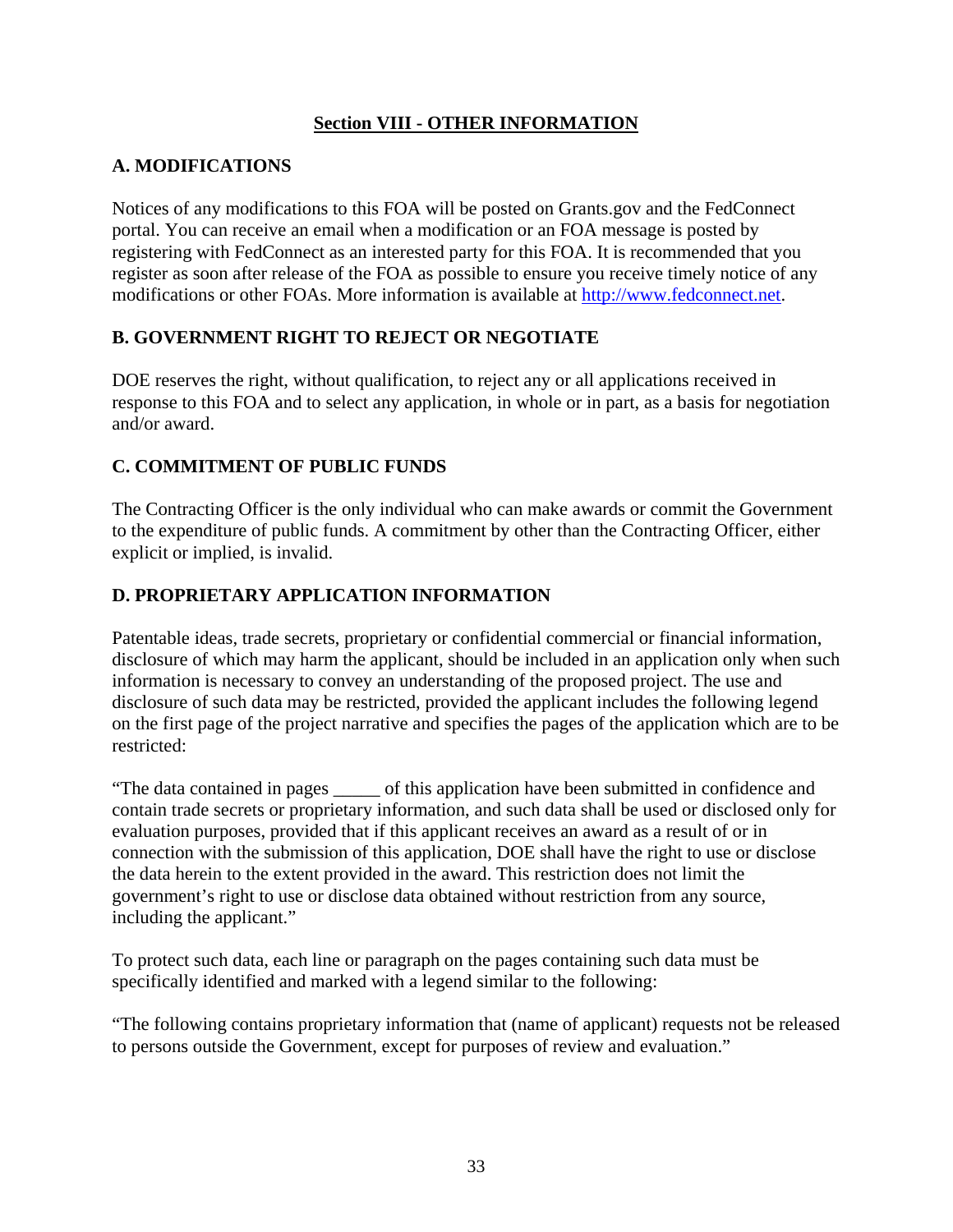## **E. EVALUATION AND ADMINISTRATION BY NON-FEDERAL PERSONNEL**

In conducting the merit review evaluation, the Government may seek the advice of qualified non-Federal personnel as reviewers. The Government may also use non-Federal personnel to conduct routine, nondiscretionary administrative activities. The applicant, by submitting its application, consents to the use of non-Federal reviewers/administrators. Non-Federal reviewers must sign conflict of interest and non-disclosure agreements prior to reviewing an application. Non-Federal personnel conducting administrative activities must sign a non-disclosure agreement.

# **F. INTELLECTUAL PROPERTY DEVELOPED UNDER THIS PROGRAM**

**Patent Rights:** The government will have certain statutory rights in an invention that is conceived or first actually reduced to practice under a DOE award. 42 USC 5908 provides that title to such inventions vests in the United States, except where 35 USC 202 provides otherwise for nonprofit organizations or small business firms. However, the Secretary of Energy may waive all or any part of the rights of the United States subject to certain conditions. (See "Notice of Right to Request Patent Waiver" in paragraph G below.)

**Rights in Technical Data:** Normally, the government has unlimited rights in technical data created under a DOE agreement. Delivery or third party licensing of proprietary software or data developed solely at private expense will not normally be required except as specifically negotiated in a particular agreement to satisfy DOE's own needs or to insure the commercialization of technology developed under a DOE agreement.

# **G. NOTICE OF RIGHT TO REQUEST PATENT WAIVER**

Applicants may request a waiver of all or any part of the rights of the United States in inventions conceived or first actually reduced to practice in performance of an agreement as a result of this FOA, in advance of or within 30 days after the effective date of the award. Even if such advance waiver is not requested or the request is denied, the recipient will have a continuing right under the award to request a waiver of the rights of the United States in identified inventions, i.e., individual inventions conceived or first actually reduced to practice in performance of the award. Any patent waiver that may be granted is subject to certain terms and conditions in 10 CFR 784, http://www.gc.doe.gov/documents/patwaivclau.pdf.

Domestic small businesses and domestic nonprofit organizations will receive the patent rights clause at 37 CFR 401.14, i.e., the implementation of the Bayh-Dole Act. This clause permits domestic small business and domestic nonprofit organizations to retain title to subject inventions. Therefore, small businesses and nonprofit organizations do not need to request a waiver.